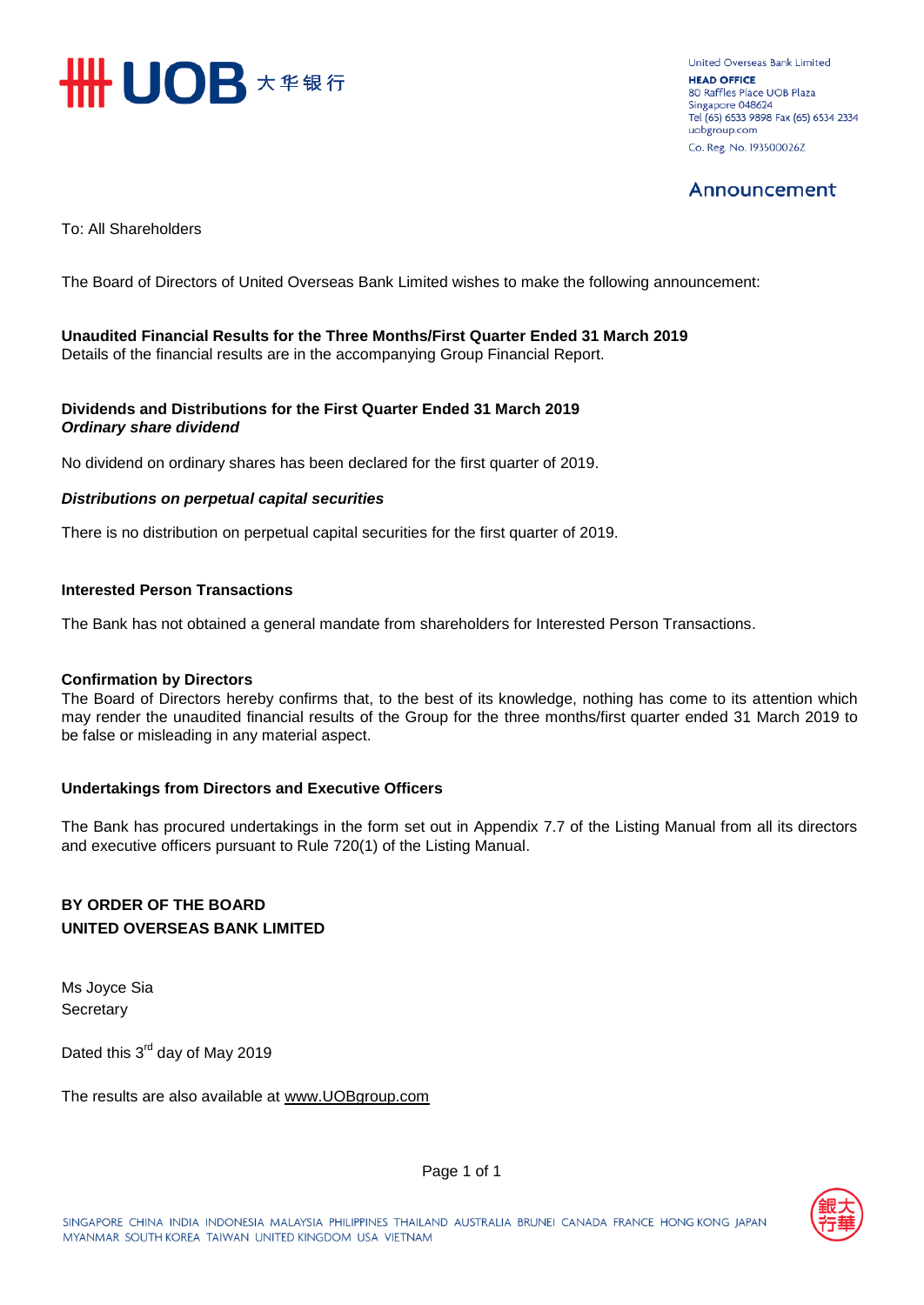

# **Group Financial Report**

 **For the First Quarter 2019**

**United Overseas Bank Limited Incorporated in the Republic of Singapore**

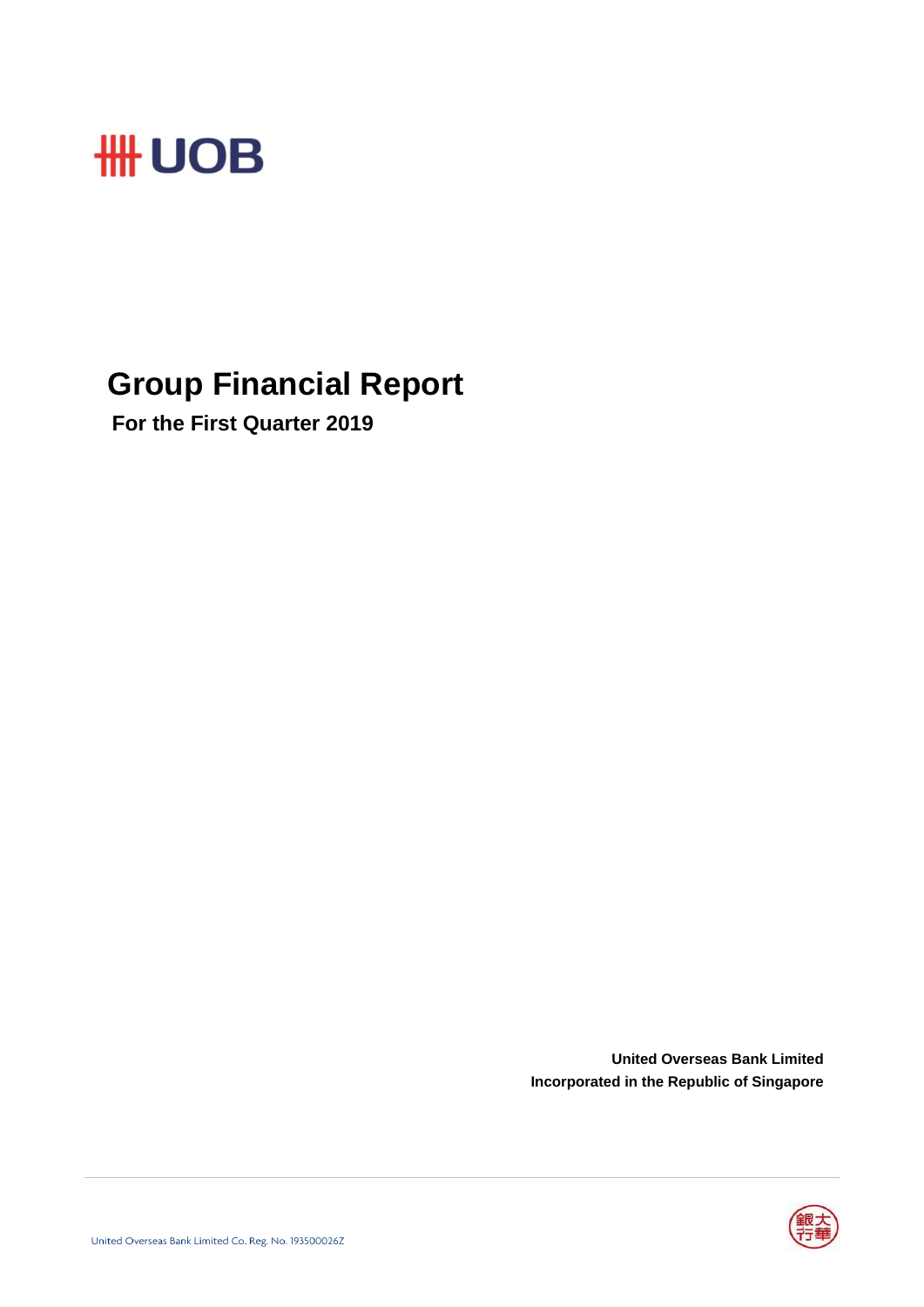# JOB

# **Contents**

### **Page**

- 2 Financial Highlights
- 4 Performance Review
- 6 Net Interest Income
- 7 Non-Interest Income
- 8 Operating Expenses
- 9 Allowances for Credit and Other Losses
- 10 Customer Loans
- 11 Non-Performing Assets
- 13 Customer Deposits
- 13 Debts Issued
- 14 Shareholders' Equity
- 14 Changes in Issued Shares of the Bank
- 15 Performance by Business Segment
- 18 Performance by Geographical Segment
- 19 Capital Adequacy and Leverage Ratios

### **Appendix**

- 1 Consolidated Income Statement
- 2 Consolidated Statement of Comprehensive Income
- 3 Consolidated Balance Sheet
- 4 Consolidated Statement of Changes in Equity
- 5 Consolidated Cash Flow Statement
- 6 Balance Sheet of the Bank
- 7 Statement of Changes in Equity of the Bank

### **Notes**

- 1 The financial statements are presented in Singapore Dollars.
- 2 Certain comparative figures have been restated to conform with current period's presentation.
- 3 Certain figures in this report may not add up to the respective totals due to rounding.
- 4 Amounts less than \$500,000 in absolute term are shown as "0".
- 5 Non-impaired assets refer to Stage 1 and Stage 2 assets under SFRS(I) 9.
- 6 Impaired assets refer to Stage 3 and purchased or originated credit-impaired assets under SFRS(I) 9.

**Abbrevation** 

- "4Q18" denotes fourth quarter of 2018.
- "1Q19" and "1Q18" denote first quarter of 2019 and 2018 respectively.

"NM" denotes not meaningful.

"NA" denotes not applicable.

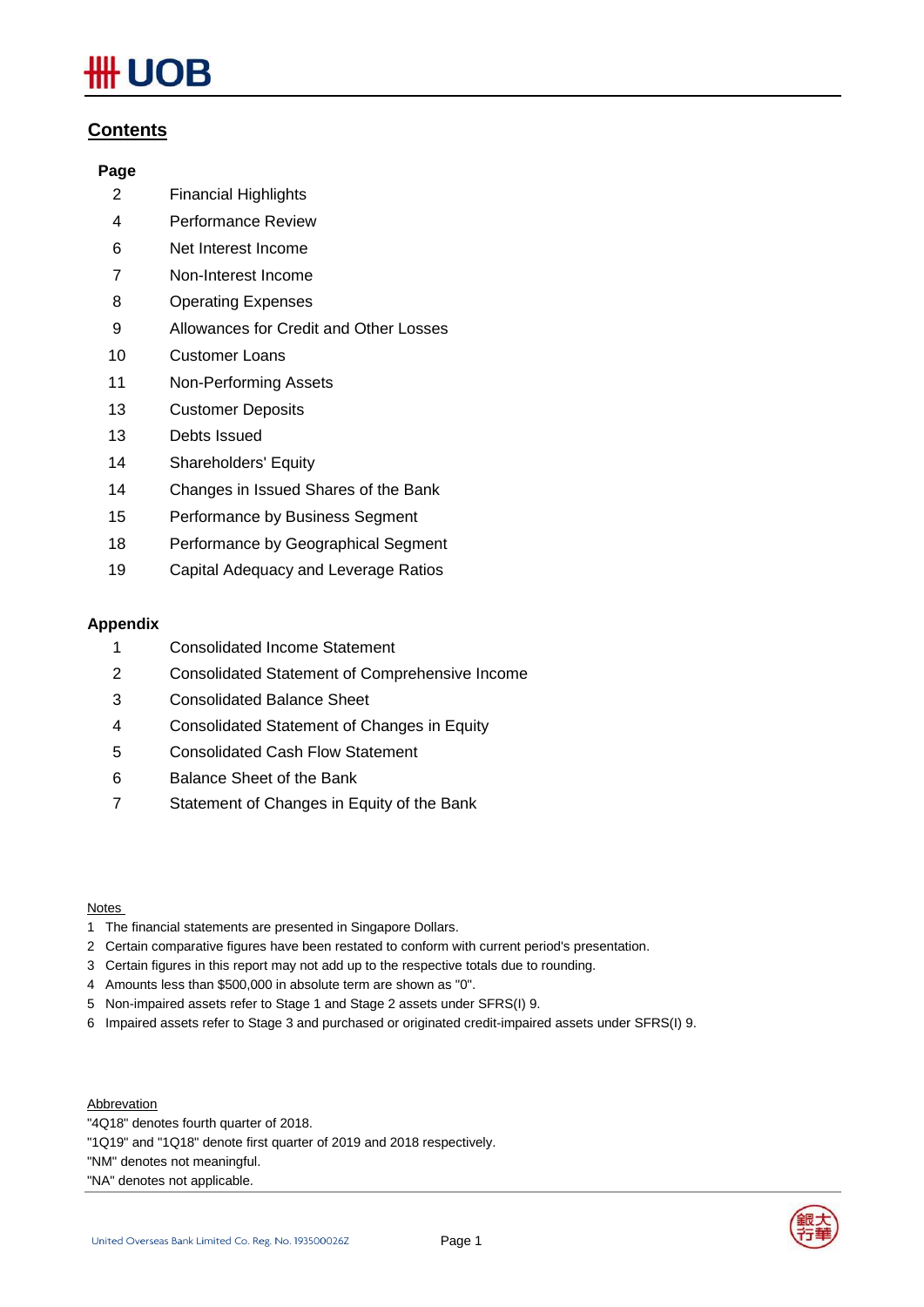### **Financial Highlights**

|                                                       | <b>1Q19</b> | 1Q18    | $+/(-)$          | 4Q18      | $+/(-)$ |
|-------------------------------------------------------|-------------|---------|------------------|-----------|---------|
|                                                       |             |         | $\%$             |           | $\%$    |
| Selected income statement items (\$m)                 |             |         |                  |           |         |
| Net interest income                                   | 1,587       | 1,470   | 8                | 1,608     | (1)     |
| Net fee and commission income                         | 479         | 517     | (7)              | 467       | 2       |
| Other non-interest income                             | 340         | 244     | 40               | 140       | >100    |
| Total income                                          | 2,406       | 2,231   | 8                | 2,216     | 9       |
| Less: Operating expenses                              | 1,073       | 987     | 9                | 984       | 9       |
| Operating profit                                      | 1,333       | 1,244   | $\boldsymbol{7}$ | 1,232     | 8       |
| Less: Allowances for credit and other losses          | 93          | 80      | 17               | 128       | (27)    |
| Add: Share of profit of associates and joint ventures | 17          | 29      | (41)             | $\pmb{0}$ | >100    |
| Net profit before tax                                 | 1,257       | 1,193   | 5                | 1,104     | 14      |
| Less: Tax and non-controlling interests               | 205         | 216     | (5)              | 188       | 9       |
| Net profit after tax <sup>1</sup>                     | 1,052       | 978     | 8                | 916       | 15      |
|                                                       |             |         |                  |           |         |
| Selected balance sheet items (\$m)                    |             |         |                  |           |         |
| Net customer loans                                    | 266,515     | 237,447 | 12               | 258,627   | 3       |
| Customer deposits                                     | 307,701     | 273,817 | 12               | 293,186   | 5       |
| <b>Total assets</b>                                   | 400,467     | 364,455 | 10               | 388,092   | 3       |
| Shareholders' equity 1                                | 38,989      | 37,877  | 3                | 37,623    | 4       |
| Key financial ratios (%)                              |             |         |                  |           |         |
| Net interest margin <sup>2</sup>                      | 1.79        | 1.84    |                  | 1.80      |         |
| Non-interest income/Total income                      | 34.0        | 34.1    |                  | 27.4      |         |
| Cost/Income ratio                                     | 44.6        | 44.2    |                  | 44.4      |         |
| Overseas profit before tax contribution               | 40.9        | 43.1    |                  | 33.5      |         |
| Credit costs on loans (bp) $2$<br>Non-impaired        |             |         |                  |           |         |
| Impaired                                              | $\bf 6$     | (1)     |                  | (2)       |         |
|                                                       | 13          | 12      |                  | 22        |         |
| Total                                                 | 19          | 11      |                  | 20        |         |
| NPL ratio <sup>3</sup>                                | 1.5         | 1.7     |                  | 1.5       |         |

Notes:

1 Relate to amount attributable to equity holders of the Bank.

2 Computed on an annualised basis.

3 Refer to non-performing loans as a percentage of gross customer loans.

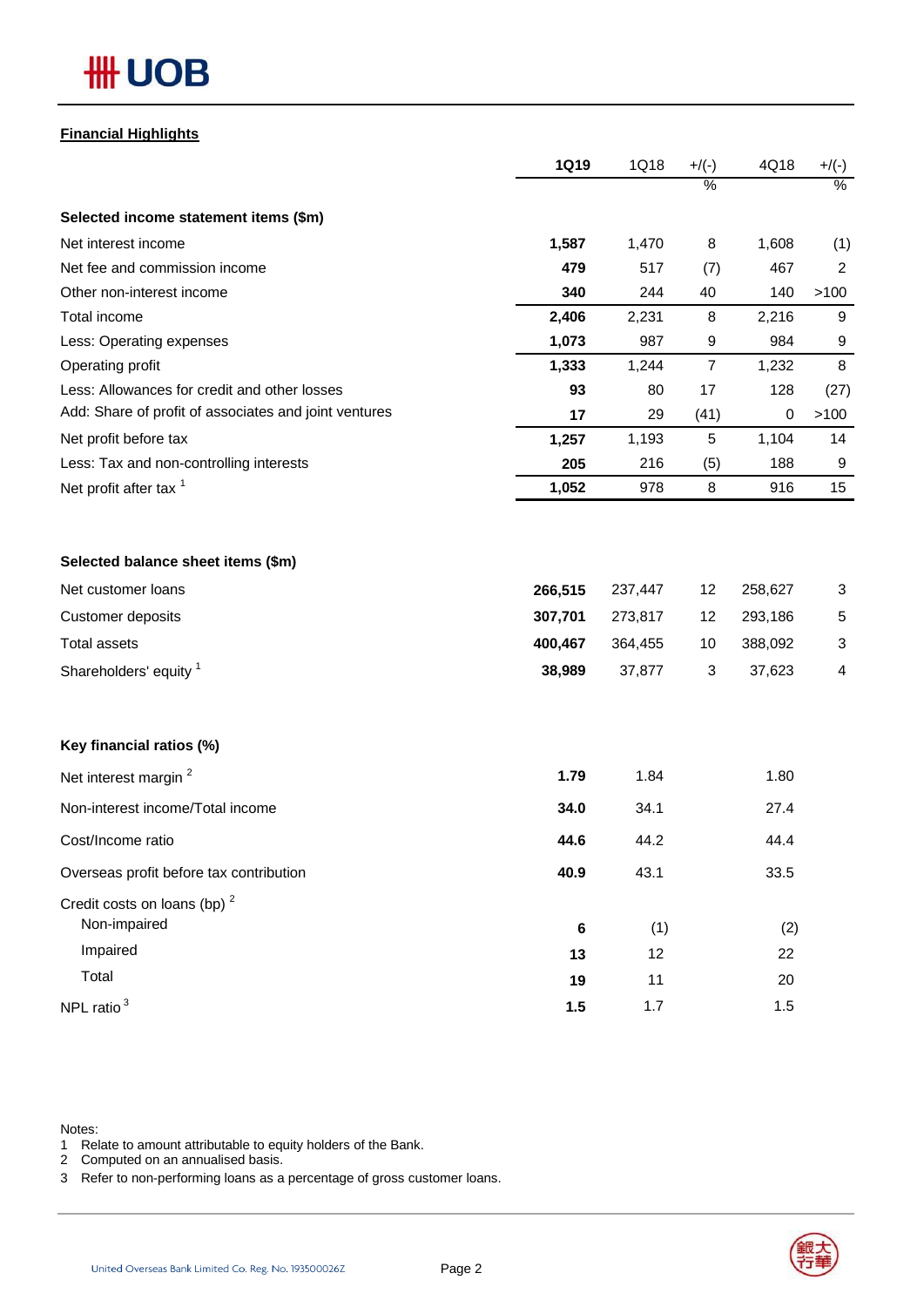# # UOB

### **Financial Highlights** *(cont'd)*

|                                                                            | <b>1Q19</b>          | 1Q18                 | 4Q18                 |
|----------------------------------------------------------------------------|----------------------|----------------------|----------------------|
| Key financial ratios (%) (cont'd)                                          |                      |                      |                      |
| Return on average ordinary shareholders' equity <sup>1,2</sup>             | 11.4                 | 11.0                 | 10.2                 |
| Return on average total assets <sup>1</sup>                                | 1.07                 | 1.09                 | 0.95                 |
| Return on average risk-weighted assets <sup>1</sup>                        | 1.88                 | 1.95                 | 1.68                 |
| Loan/Deposit ratio <sup>3</sup>                                            | 86.6                 | 86.7                 | 88.2                 |
| Liquidity coverage ratios ("LCR") $4$<br>All-currency<br>Singapore Dollar  | 146<br>251           | 128<br>174           | 127<br>220           |
| Net stable funding ratio ("NSFR") <sup>5</sup>                             | 109                  | 111                  | 107                  |
| Capital adequacy ratios<br>Common Equity Tier 1<br>Tier 1<br>Total         | 13.9<br>14.9<br>17.0 | 14.9<br>16.4<br>18.8 | 13.9<br>14.9<br>17.0 |
| Leverage ratio <sup>6</sup>                                                | 7.6                  | 8.2                  | 7.6                  |
| Earnings per ordinary share $(\$)^{1,2}$<br><b>Basic</b><br><b>Diluted</b> | 2.47<br>2.46         | 2.28<br>2.27         | 2.15<br>2.14         |
| Net asset value ("NAV") per ordinary share $(\$)$ $^7$                     | 22.13                | 21.01                | 21.31                |
| Revalued NAV per ordinary share $(\$)$ <sup>7</sup>                        | 25.01                | 23.84                | 24.19                |

Notes:

- 1 Computed on an annualised basis.
- 2 Calculated based on profit attributable to equity holders of the Bank net of perpetual capital securities distributions.
- 3 Refer to net customer loans and customer deposits.
- 4 Figures reported are based on average LCR for the respective periods. A minimum requirement of Singapore Dollar LCR of 100% and all-currency LCR of 100% shall be maintained at all times with effect from 1 January 2019 (2018: 90%). Public disclosure required under MAS Notice 651 is available in the UOB website at www.UOBgroup.com/investor/financial/overview.html.
- 5 NSFR is calculated based on MAS Notice 652 which requires a minimum of 100% to be maintained. Public disclosure required under MAS Notice 653 is available in the UOB website at www.UOBgroup.com/investor/financial/overview.html.
- 6 Leverage ratio is calculated based on MAS Notice 637 which requires a minimum ratio of 3%.
- 7 Perpetual capital securities are excluded from the computation.

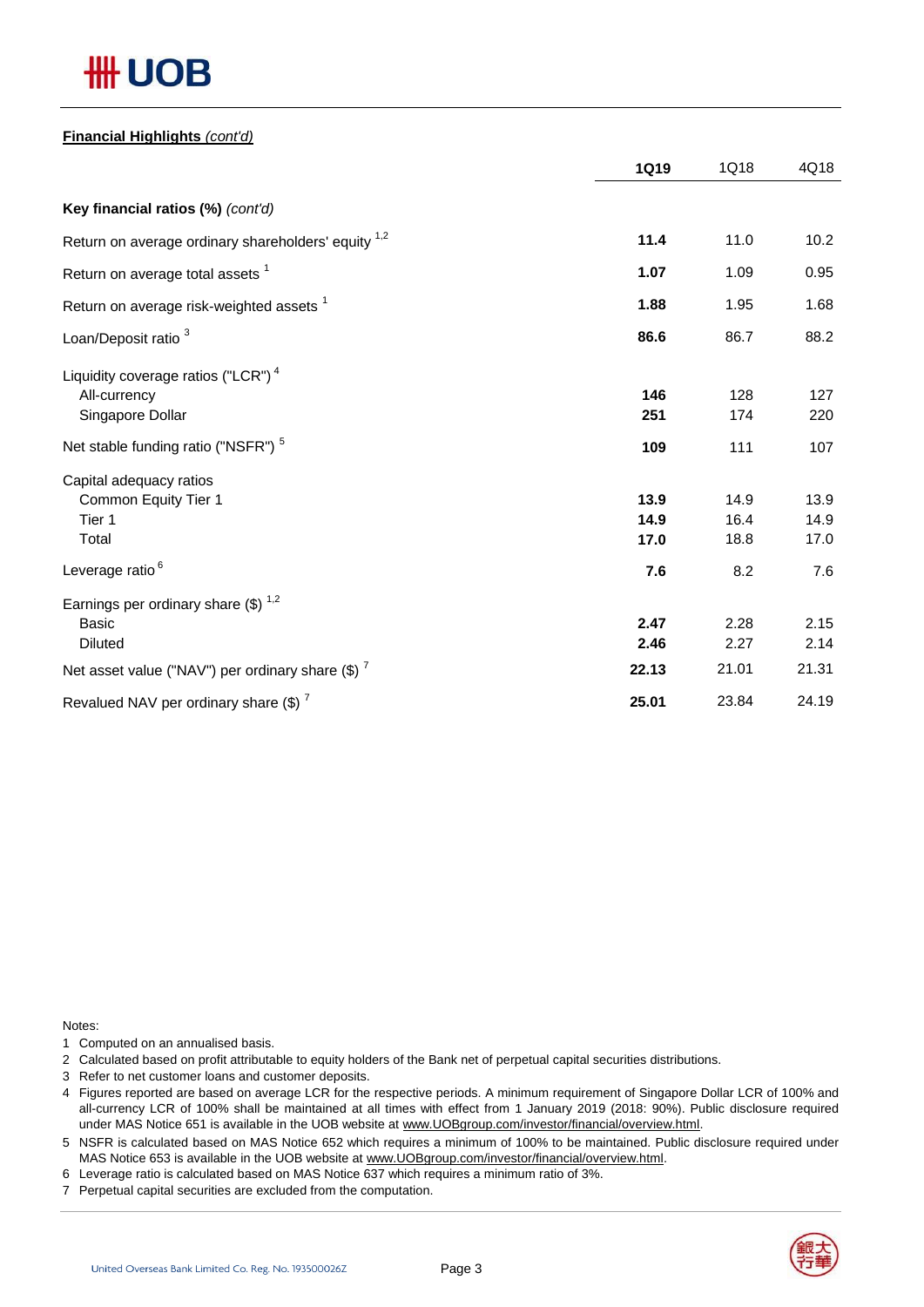

### **Performance Review**

#### **Changes in Accounting Policies**

The Group adopted the following changes with effect from 1 January 2019:

- SFRS(I) 16 Leases
- SFRS(I) INT 23 Uncertainty over Income Tax Treatments
- Amendments to SFRS(I) 9: Prepayment Features with Negative Compensation
- Amendments to SFRS(I) 1-28: Long-term Interests in Associates and Joint Ventures
- Amendments to SFRS(I) 1-19: Plan Amendment, Curtailment or Settlement

The adoption of the above changes did not have a significant impact on the Group's financial statements.

Other than the above changes, the accounting policies and computation methods applied in the financial statements for the first quarter ended 31 March 2019 are the same as those applied in the audited financial statements for the financial year ended 31 December 2018.

### **1Q19 versus 1Q18**

The Group delivered strong quarter earnings of \$1.05 billion, 8% higher than a year ago.

Net interest income increased 8% to \$1.59 billion on the back of broad-based loan growth of 12%, partially offset by net interest margin compression of five basis points to 1.79%.

Net fee and commission income declined 7% to \$479 million due to lower wealth management and fund management fees as market sentiment was more subdued compared with a year ago. This was partially offset by higher loan-related and credit cards fees, which grew 9% and 7% respectively. Other non-interest income rose 40% to \$340 million on improved customer-related income and higher trading income.

Client franchise across business segments delivered healthy growth. Group Retail income grew 4% to \$1 billion, led by volume growth and higher deposit margin. Total income for Group Wholesale Banking rose 14% to \$1.02 billion, driven by double-digit volume growth and margin improvement, coupled with stronger treasury and fee based income. Global Markets income was 1% higher at \$144 million from higher trading and investment income.

Total expenses increased 9% to \$1.07 billion due to higher performance-related staff costs and IT-related expenses, as the Group remained committed to investing in talent and technology to strengthen product capabilities, to enhance customer experience and to improve productivity. The cost-to-income ratio increased slightly to 44.6%.

Total allowances increased 17% to \$93 million as expected credit losses for non-impaired assets rose with loan growth this quarter. Total credit costs on impaired loans was stable at 13 basis points.

#### **1Q19 versus 4Q18**

Net earnings of \$1.05 billion in 1Q19 was 15% higher than the previous quarter led by higher trading and investment income and lower allowances.

Net interest income declined 1% to \$1.59 billion, as interest income from loan growth of 3% was moderated by a shorter day count this quarter and a slight dip in net interest margin to 1.79%.

Net fee and commission income increased 2% to \$479 million, largely driven by higher loan-related and wealth management fees with improved customer confidence as the macro outlook stabilised, but partially offset by seasonally lower credit card fees. Other non-interest income rose to \$340 million from \$140 million last quarter as financial markets rebounded.

Total expenses increased 9% to \$1.07 billion in line with income growth.

Total allowances decreased 27% to \$93 million largely due to lower allowances for impaired loans in Singapore and Indonesia.

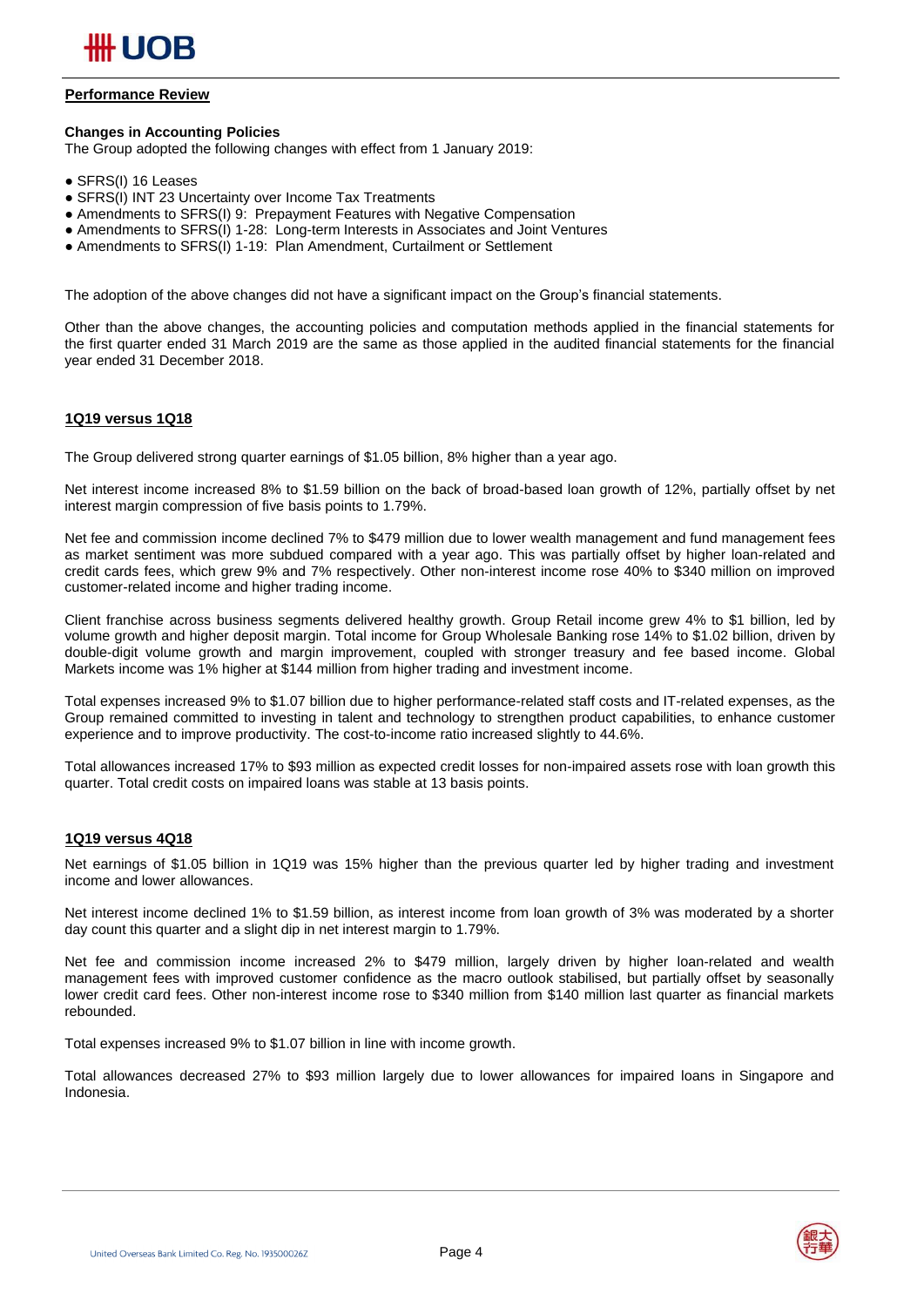

### **Performance Review** *(cont'd)*

### **Balance sheet and capital position**

The Group's funding position remained strong with a healthy loan-to-deposit ratio at 86.6%. Against the last quarter, gross loans and deposits grew 3% and 5% respectively to \$270 billion and \$308 billion.

The quarter's average Singapore dollar and all-currency liquidity coverage ratios were 251% and 146% respectively, well above the regulatory requirements of 100%. The net stable funding ratio was 109% as at 31 March 2019.

The non-performing loan ratio stayed at 1.5% with coverage for non-performing assets stable at 89%, or 203% after taking collateral into account. Total allowances for non-impaired assets remained adequate at \$2 billion as at 31 March 2019.

Compared with the last quarter, shareholders' equity increased 4% to \$39.0 billion mainly driven by higher retained earnings.

As at 31 March 2019, the Group's Common Equity Tier 1 CAR remained strong at 13.9%. The Group's leverage ratio of 7.6% was more than double the regulatory minimum requirement of 3%. The Group remains well capitalised to navigate the macro uncertainties ahead.

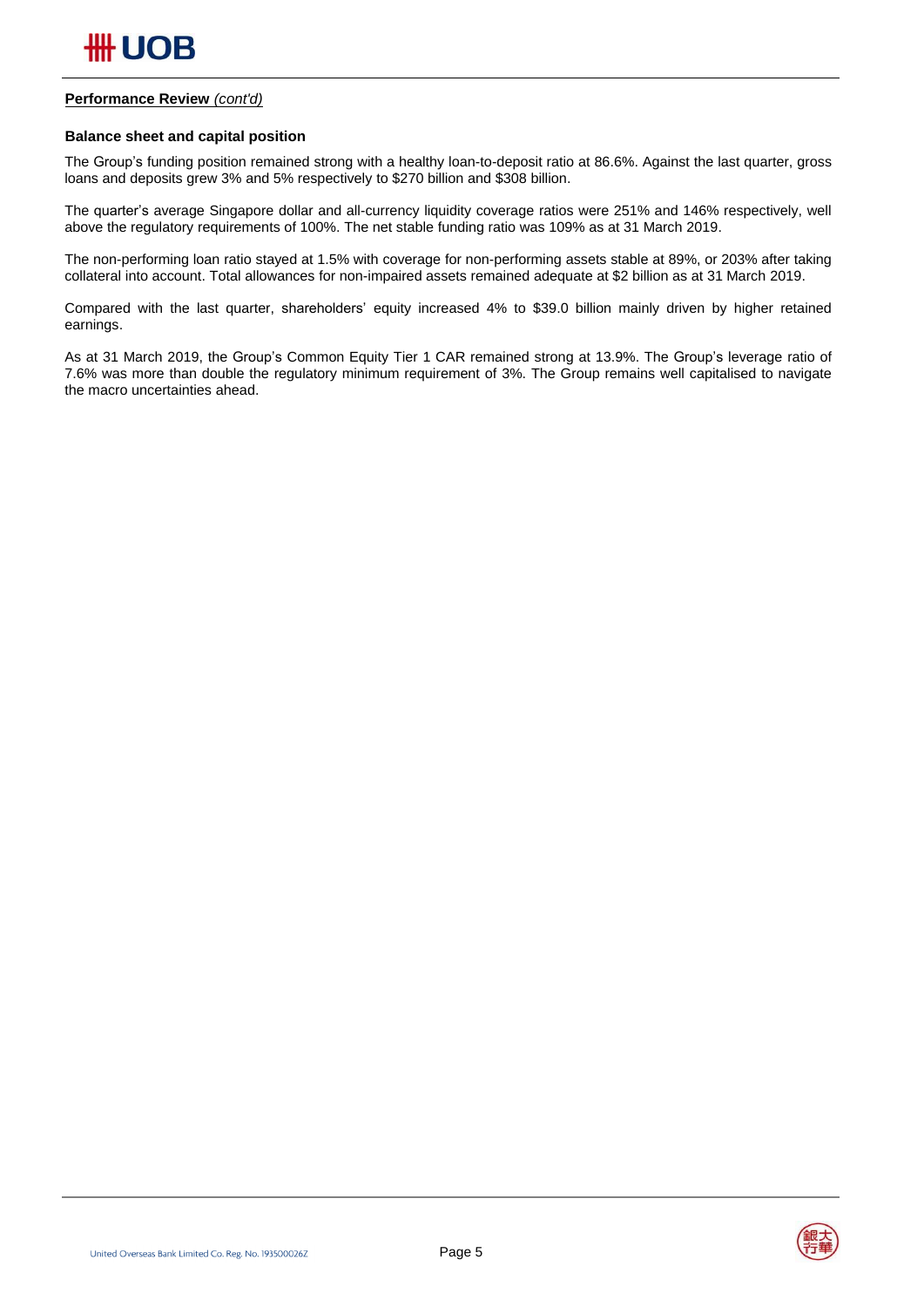#### **Net Interest Income**

### **Net interest margin**

|                                     |         | <b>1Q19</b>     |               |         | 1Q18     |         |         | 4Q18     |         |
|-------------------------------------|---------|-----------------|---------------|---------|----------|---------|---------|----------|---------|
|                                     | Average |                 | Average       | Average |          | Average | Average |          | Average |
|                                     | balance | <b>Interest</b> | rate          | balance | Interest | rate    | balance | Interest | rate    |
|                                     | \$m     | \$m             | $\frac{0}{0}$ | \$m     | \$m\$    | %       | \$m     | \$m      | %       |
| <b>Interest bearing assets</b>      |         |                 |               |         |          |         |         |          |         |
| Customer Ioans                      | 261,131 | 2,469           | 3.84          | 234.379 | 1,970    | 3.41    | 256.731 | 2,408    | 3.72    |
| Interbank balances                  | 67,999  | 423             | 2.52          | 64,455  | 311      | 1.96    | 67,960  | 419      | 2.45    |
| <b>Securities</b>                   | 31,235  | 208             | 2.70          | 25,807  | 173      | 2.72    | 30.635  | 211      | 2.74    |
| Total                               | 360,365 | 3,101           | 3.49          | 324,640 | 2,454    | 3.07    | 355,326 | 3,038    | 3.39    |
| <b>Interest bearing liabilities</b> |         |                 |               |         |          |         |         |          |         |
| Customer deposits                   | 305,929 | 1,266           | 1.68          | 273,743 | 828      | 1.23    | 295,270 | 1,168    | 1.57    |
| Interbank balances/others           | 39,752  | 247             | 2.52          | 37,049  | 156      | 1.71    | 44,273  | 262      | 2.35    |
| Total                               | 345,681 | 1,513           | 1.78          | 310,792 | 984      | 1.28    | 339,542 | 1,430    | 1.67    |
| Net interest margin                 |         |                 | 1.79          |         |          | 1.84    |         |          | 1.80    |

**Volume and rate analysis**

|                           | 1Q19 vs 1Q18 |        |        | 1Q19 vs 4Q18 |                              |        |
|---------------------------|--------------|--------|--------|--------------|------------------------------|--------|
|                           | Volume       | Rate   | Net    | Volume       | Rate                         | Net    |
|                           | change       | change | change | change       | change                       | change |
|                           | \$m\$        | \$m    | \$m    | \$m          | \$m                          | \$m    |
| Interest income           |              |        |        |              |                              |        |
| Customer loans            | 225          | 274    | 499    | 41           | 75                           | 117    |
| Interbank balances        | 17           | 95     | 112    | 0            | 13                           | 13     |
| <b>Securities</b>         | 36           | (2)    | 35     | 4            | (3)                          |        |
| Total                     | 278          | 368    | 646    | 46           | 86                           | 131    |
| Interest expense          |              |        |        |              |                              |        |
| Customer deposits         | 97           | 341    | 439    | 42           | 84                           | 126    |
| Interbank balances/others | 11           | 79     | 91     | (27)         | 17                           | (10)   |
| Total                     | 109          | 420    | 529    | 15           | 101                          | 117    |
| Change in number of days  |              |        |        |              | $\qquad \qquad \blacksquare$ | (35)   |
| Net interest income       | 170          | (53)   | 117    | 30           | (16)                         | (21)   |

Net interest income increased 8% year on year to \$1.59 billion on the back of broad-based loan growth of 12%, partially offset by net interest margin compression of five basis points to 1.79%.

Compared with last quarter, net interest income declined 1% to \$1.59 billion as interest income from loan growth of 3% was moderated by a shorter day count this quarter and a slight dip in net interest margin to 1.79%.

1 Net interest margin represents annualised net interest income as a percentage of total interest bearing assets.

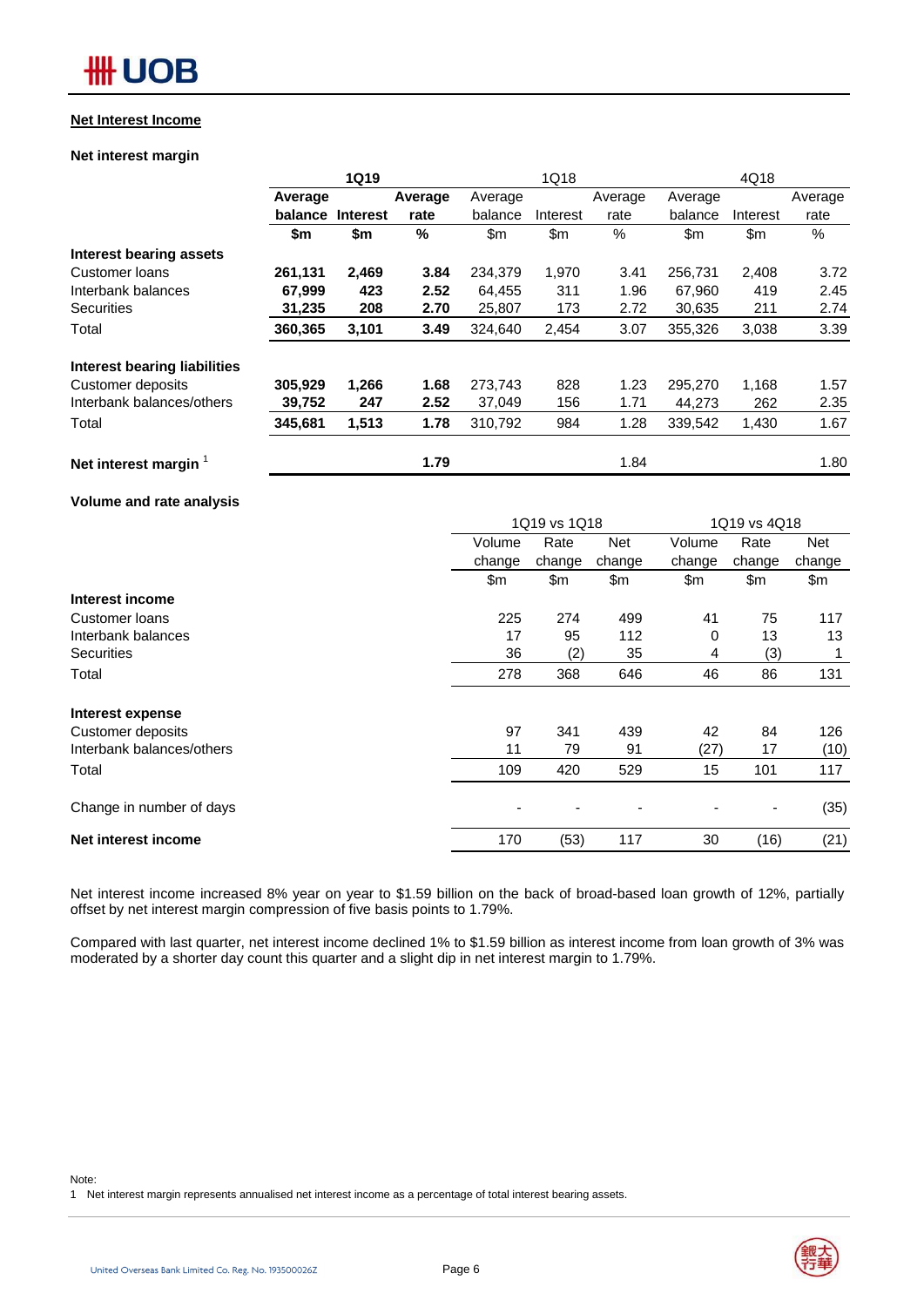### **Non-Interest Income**

|                                            | <b>1Q19</b> | 1Q18  | $+$ /(-) | 4Q18  | $+/(-)$        |
|--------------------------------------------|-------------|-------|----------|-------|----------------|
|                                            | \$m         | \$m\$ | %        | \$m\$ | $\%$           |
| Net fee and commission income              |             |       |          |       |                |
| Credit card <sup>1</sup>                   | 106         | 99    | 7        | 123   | (14)           |
| Fund management                            | 52          | 68    | (24)     | 60    | (13)           |
| Wealth management                          | 136         | 164   | (17)     | 114   | 19             |
| Loan-related <sup>2</sup>                  | 154         | 141   | 9        | 121   | 27             |
| Service charges                            | 39          | 36    | 7        | 43    | (10)           |
| Trade-related <sup>3</sup>                 | 70          | 72    | (3)      | 76    | (9)            |
| <b>Others</b>                              | 12          | 20    | (39)     | 14    | (11)           |
|                                            | 569         | 602   | (5)      | 551   | 3              |
| Less: Fee and commission expenses          | (90)        | (84)  | (7)      | (84)  | (7)            |
|                                            | 479         | 517   | (7)      | 467   | $\overline{2}$ |
| Other non-interest income                  |             |       |          |       |                |
| Net trading income                         | 243         | 175   | 39       | 118   | >100           |
| Net gain/(loss) from investment securities | 28          | 12    | >100     | (59)  | >100           |
| Dividend income                            | 1           | 1     | (32)     | 1     | (29)           |
| Rental income                              | 31          | 30    | 2        | 29    | 6              |
| Other income                               | 38          | 25    | 49       | 52    | (27)           |
|                                            | 340         | 244   | 40       | 140   | >100           |
| Total                                      | 819         | 761   | 8        | 607   | 35             |

Net fee and commission income declined 7% year on year to \$479 million due to lower wealth management and fund management fees as market sentiment was more subdued compared with a year ago. This was partially offset by higher loan-related and credit cards fees, which grew 9% and 7% respectively. Other noninterest income rose 40% to \$340 million on improved customer-related income and higher trading income.

Quarter on quarter, net fee and commission income increased 2% to \$479 million. This was largely driven by higher loan-related and wealth management fees with improved customer confidence as the macro outlook stabilised, but partially offset by seasonally lower credit card fees. Other non-interest income rose to \$340 million from \$140 million last quarter as financial market rebounded.

Notes:

- 1 Credit card fees are net of interchange fees paid.
- 2 Loan-related fees include fees earned from corporate finance activities.
- 3 Trade-related fees include trade, remittance and guarantees related fees.



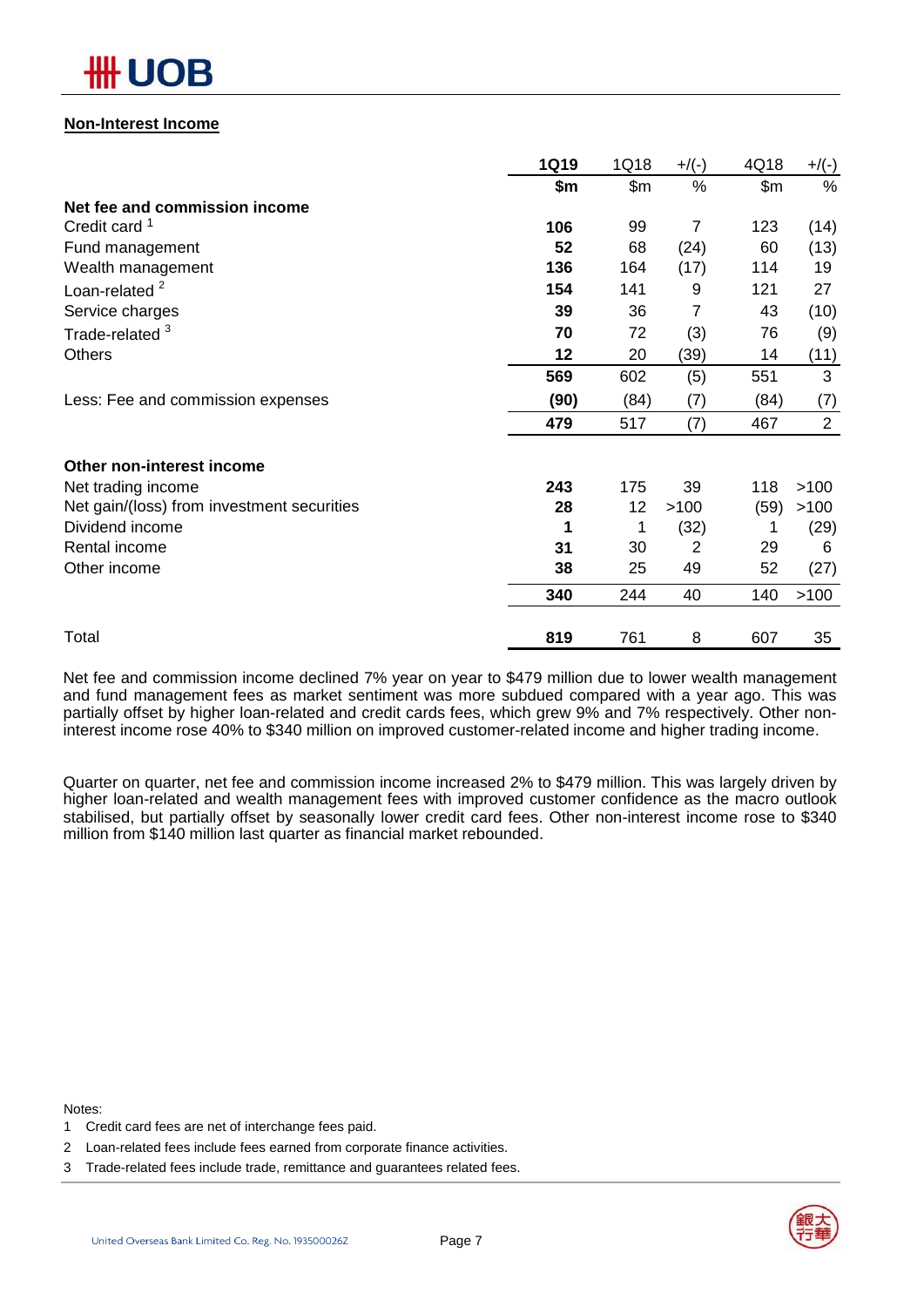# DВ

### **Operating Expenses**

|                          | <b>1Q19</b> | 1Q18   | $+$ /(-) | 4Q18   | $+/(-)$        |
|--------------------------|-------------|--------|----------|--------|----------------|
|                          | \$m         | \$m    | %        | \$m\$  | %              |
| <b>Staff costs</b>       | 660         | 606    | 9        | 597    | 11             |
| Other operating expenses |             |        |          |        |                |
| Revenue-related          | 159         | 144    | 11       | 153    | 4              |
| Occupancy-related        | 76          | 80     | (5)      | 83     | (9)            |
| IT-related               | 119         | 103    | 16       | 94     | 27             |
| <b>Others</b>            | 60          | 55     | 8        | 57     | 4              |
|                          | 413         | 381    | 8        | 387    | $\overline{7}$ |
| Total                    | 1,073       | 987    | 9        | 984    | 9              |
| Of which,                |             |        |          |        |                |
| Depreciation of assets   | 91          | 64     | 42       | 73     | 24             |
| Manpower (number)        | 26,651      | 25,288 | 5        | 26,153 | 2              |

Total expenses increased 9% from last year and quarter on quarter to \$1.07 billion due to higher performance-related staff costs and IT-related expenses, as the Group remained committed to investing in talent and technology to strengthen product capabilities, to enhance customer experience and to improve productivity.

The cost-to-income ratio for the quarter stood at 44.6%.

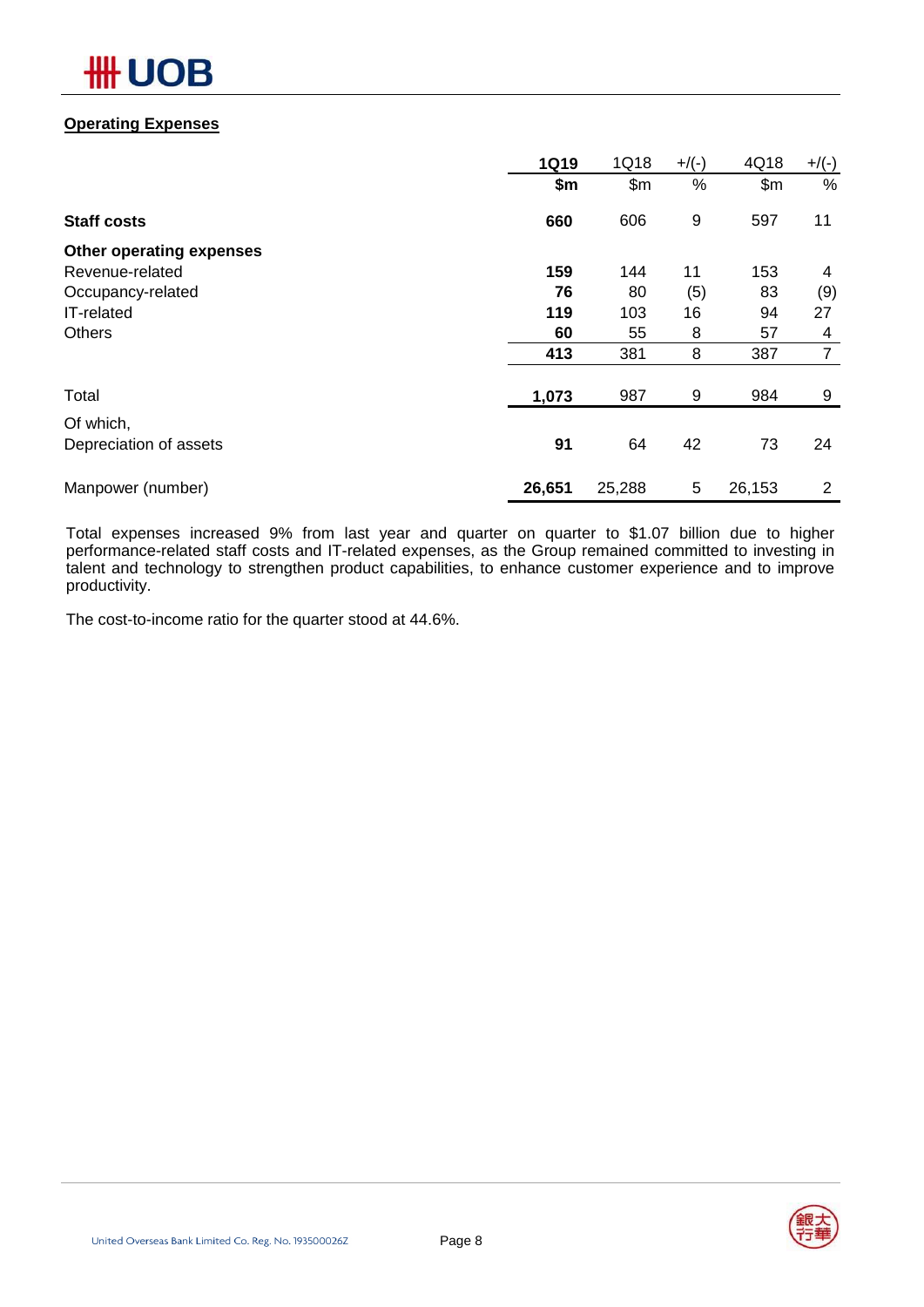

### **Allowances for Credit and Other Losses**

|                                               | <b>1Q19</b>     | 1Q18           | $+$ /(-) | 4Q18  | $+/(-)$ |
|-----------------------------------------------|-----------------|----------------|----------|-------|---------|
|                                               | \$m             | \$m            | %        | \$m\$ | %       |
| Allowances for non-impaired assets            | $6\phantom{1}6$ | (9)            | >100     | (6)   | >100    |
| Allowances for impaired loans 1               | 84              | 71             | 17       | 146   | (43)    |
| Singapore                                     | 56              | $\overline{7}$ | >100     | 162   | (65)    |
| Malaysia                                      | 13              |                | >100     | (36)  | >100    |
| Thailand                                      | 21              | 36             | (41)     | 24    | (11)    |
| Indonesia                                     | 7               | 32             | (79)     | 46    | (85)    |
| Greater China <sup>2</sup>                    | (12)            |                | (>100)   | 9     | (>100)  |
| <b>Others</b>                                 | (1)             | (6)            | 83       | (58)  | 98      |
| Allowances for impaired securities and others | 3               | 17             | (83)     | (12)  | >100    |
| Total                                         | 93              | 80             | 17       | 128   | (27)    |

Total allowances increased 17% year on year to \$93 million as expected credit losses for non-impaired assets rose with loan growth this quarter. Total credit costs on impaired loans was stable at 13 basis points.

Quarter on quarter, total allowances decreased 27% largely due to lower allowances for impaired loans in Singapore and Indonesia.

Notes:

- 1 Allowances for impaired loans by geography are classified according to where credit risks reside, largely represented by the borrower's country of incorporation/operation for non-individuals and residence for individuals.
- 2 Comprise China, Hong Kong and Taiwan.

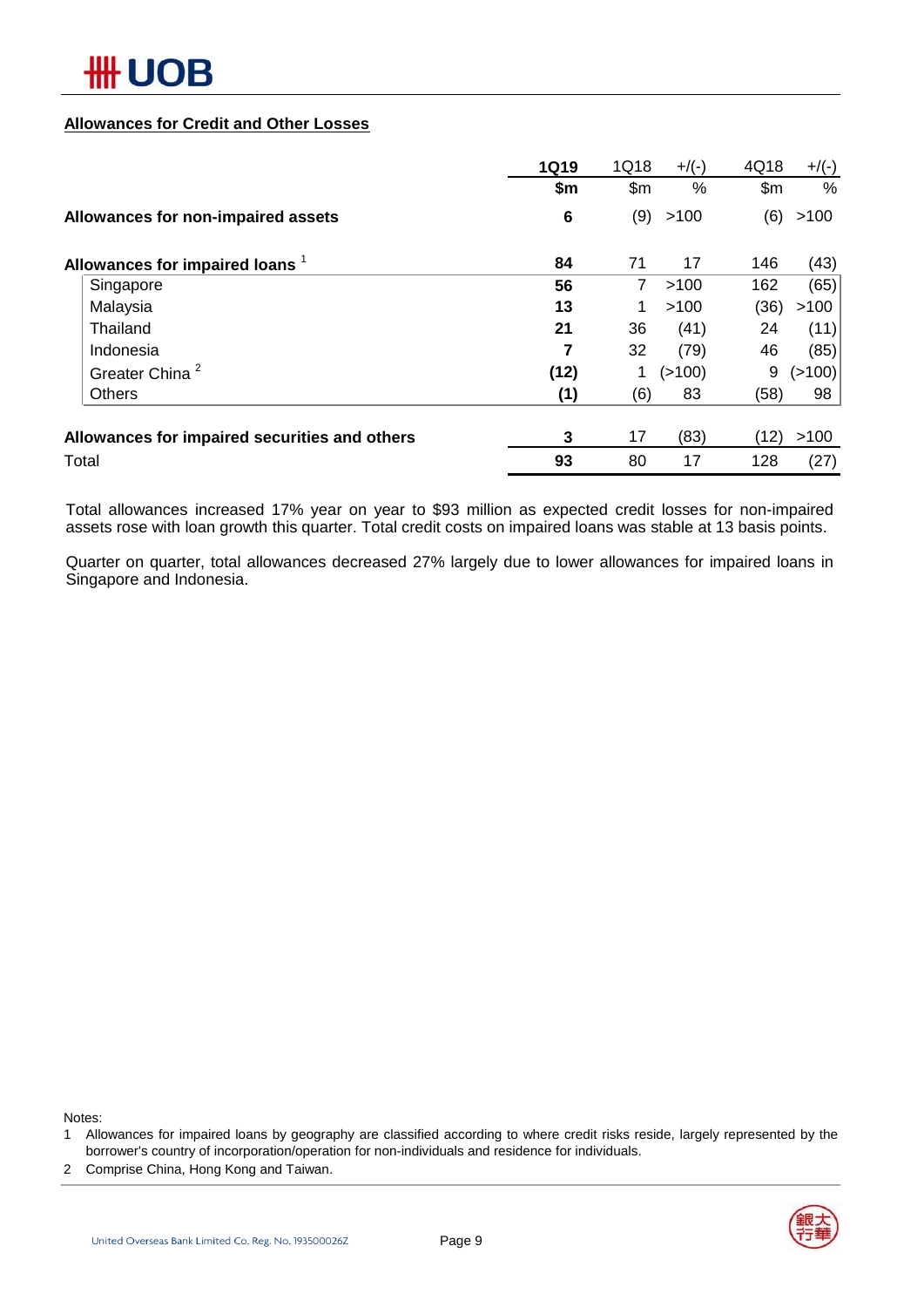# DB

### **Customer Loans**

|                                                          | <b>Mar-19</b> | Dec-18  | Mar-18  |
|----------------------------------------------------------|---------------|---------|---------|
|                                                          | \$m           | \$m\$   | \$m\$   |
| Gross customer loans                                     | 269,683       | 261,707 | 240,788 |
| Less: Allowances for non-impaired loans                  | 1,618         | 1,571   | 1,570   |
| Allowances for impaired loans                            | 1,549         | 1,508   | 1,771   |
| Net customer loans                                       | 266,515       | 258,627 | 237,447 |
| <b>By industry</b>                                       |               |         |         |
| Transport, storage and communication                     | 10,795        | 10,185  | 9,235   |
| Building and construction                                | 67,102        | 63,139  | 54,883  |
| Manufacturing                                            | 23,440        | 21,112  | 19,993  |
| Financial institutions, investment and holding companies | 23,138        | 23,199  | 19,303  |
| General commerce                                         | 33,658        | 32,928  | 31,307  |
| Professionals and private individuals                    | 29,230        | 29,288  | 28,360  |
| Housing loans                                            | 68,740        | 68,387  | 66,545  |
| <b>Others</b>                                            | 13,580        | 13,469  | 11,160  |
| Total (gross)                                            | 269,683       | 261,707 | 240,788 |
| <b>By currency</b>                                       |               |         |         |
| Singapore Dollar                                         | 124,326       | 123,347 | 115,514 |
| <b>US Dollar</b>                                         | 52,632        | 50,674  | 46,402  |
| Malaysian Ringgit                                        | 25,532        | 25,328  | 24,976  |
| Thai Baht                                                | 16,441        | 15,600  | 14,473  |
| Indonesian Rupiah                                        | 5,445         | 5,288   | 4,769   |
| Others                                                   | 45,306        | 41,471  | 34,653  |
| Total (gross)                                            | 269,683       | 261,707 | 240,788 |
| <b>By maturity</b>                                       |               |         |         |
| Within 1 year                                            | 106,134       | 104,686 | 95,022  |
| Over 1 year but within 3 years                           | 50,756        | 48,826  | 43,828  |
| Over 3 years but within 5 years                          | 33,045        | 30,452  | 25,673  |
| Over 5 years                                             | 79,748        | 77,744  | 76,265  |
| Total (gross)                                            | 269,683       | 261,707 | 240,788 |
| By geography $1$                                         |               |         |         |
| Singapore                                                | 139,199       | 137,176 | 128,559 |
| Malaysia                                                 | 29,287        | 29,315  | 28,771  |
| Thailand                                                 | 17,600        | 16,813  | 15,646  |
| Indonesia                                                | 11,372        | 11,289  | 10,489  |
| <b>Greater China</b>                                     | 42,830        | 40,081  | 33,821  |
| <b>Others</b>                                            | 29,395        | 27,033  | 23,502  |
| Total (gross)                                            | 269,683       | 261,707 | 240,788 |

As at 31 March 2019, gross loans grew 12% year on year and 3% quarter on quarter to \$270 billion, led by broad-based increase across all territories and industries.

Singapore loans rose 8% year on year to \$139 billion as at 31 March 2019, while regional countries contributed a strong growth of 14% in the same period.

Note:

<sup>1</sup> Loans by geography are classified according to where credit risks reside, largely represented by the borrower's country of incorporation/operation for non-individuals and residence for individuals.

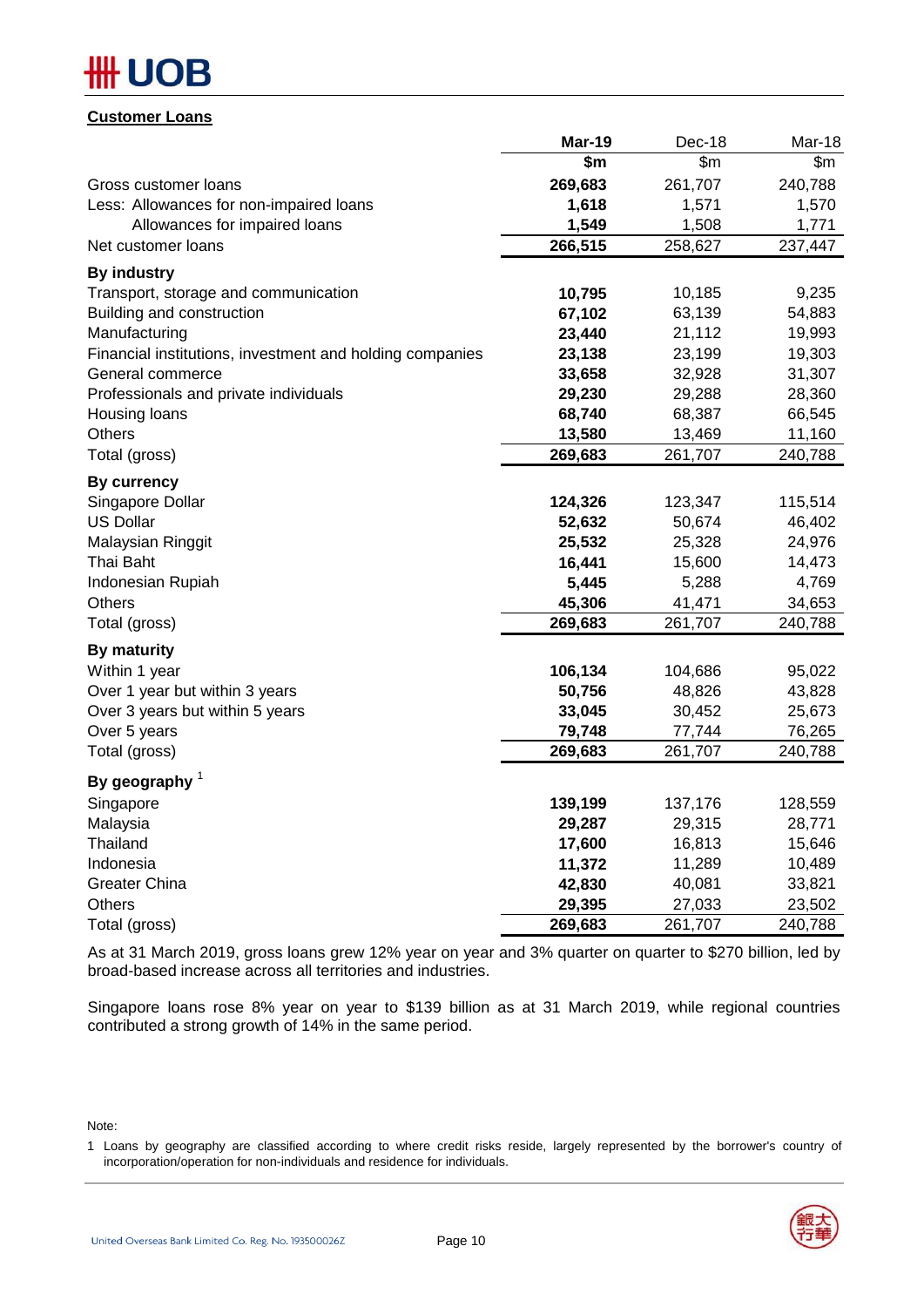# **Non-Performing Assets**

|                                                |            | Mar-19              |            | Dec-18              |            | Mar-18              |
|------------------------------------------------|------------|---------------------|------------|---------------------|------------|---------------------|
|                                                |            | \$m\$               |            | \$m\$               |            | \$m                 |
| Loans ("NPL")                                  |            | 4,055               |            | 3,994               |            | 4,138               |
| Debt securities and others                     |            | 160                 |            | 172                 |            | 185                 |
| Non-performing assets ("NPA")                  |            | 4,215               |            | 4,166               |            | 4,323               |
| By grading                                     |            |                     |            |                     |            |                     |
| Substandard                                    |            | 2,548               |            | 2,512               |            | 2,402               |
| Doubtful                                       |            | 169                 |            | 230                 |            | 386                 |
| Loss                                           |            | 1,498               |            | 1,424               |            | 1,535               |
| Total                                          |            | 4,215               |            | 4,166               |            | 4,323               |
| <b>By security</b>                             |            |                     |            |                     |            |                     |
| Secured by collateral type:                    |            |                     |            |                     |            |                     |
| Properties                                     |            | 1,926               |            | 1,897               |            | 1,837               |
| Shares and debentures<br><b>Fixed deposits</b> |            | 7<br>15             |            | 6<br>13             |            | 7<br>13             |
| Others <sup>1</sup>                            |            | 433                 |            | 453                 |            | 410                 |
|                                                |            | 2,381               |            | 2,369               |            | 2,267               |
| Unsecured                                      |            | 1,834               |            | 1,797               |            | 2,056               |
| Total                                          |            | 4,215               |            | 4,166               |            | 4,323               |
| By ageing                                      |            |                     |            |                     |            |                     |
| Current                                        |            | 905                 |            | 885                 |            | 843                 |
| Within 90 days                                 |            | 392                 |            | 581                 |            | 456                 |
| Over 90 to 180 days                            |            | 475                 |            | 379                 |            | 577                 |
| Over 180 days<br>Total                         |            | 2,443<br>4,215      |            | 2,321<br>4,166      |            | 2,447<br>4,323      |
|                                                |            |                     |            |                     |            |                     |
| <b>Total allowances</b>                        |            |                     |            |                     |            |                     |
| Non-impaired<br>Impaired                       |            | 2,001<br>1,684      |            | 1,984<br>1,651      |            | 1,978<br>1,935      |
| Total                                          |            | 3,685               |            | 3,636               |            | 3,913               |
|                                                |            |                     |            |                     |            |                     |
|                                                | <b>NPL</b> | <b>NPL</b><br>ratio | <b>NPL</b> | <b>NPL</b><br>ratio | <b>NPL</b> | <b>NPL</b><br>ratio |
|                                                | \$m        | $\%$                | \$m\$      | $\%$                | \$m\$      | $\%$                |
| <b>NPL by industry</b>                         |            |                     |            |                     |            |                     |
| Transport, storage and communication           | 814        | 7.5                 | 813        | 8.0                 | 1,105      | 12.0                |
| Building and construction                      | 517        | 0.8                 | 497        | 0.8                 | 435        | 0.8                 |
| Manufacturing                                  | 730        | 3.1                 | 709        | 3.4                 | 564        | 2.8                 |
| Financial institutions, investment and holding |            |                     |            |                     |            |                     |
| companies                                      | 41         | 0.2                 | 41         | 0.2                 | 89         | 0.5                 |
| General commerce                               | 559        | 1.7                 | 511        | 1.6                 | 560        | 1.8                 |
| Professionals and private individuals          | 295        | 1.0                 | 320        | 1.1                 | 289        | 1.0                 |
| Housing loans                                  | 740        | 1.1                 | 739        | 1.1                 | 720        | 1.1                 |
| Others                                         | 359        | 2.6                 | 364        | 2.7                 | 376        | 3.4                 |
| Total                                          | 4,055      | 1.5                 | 3,994      | 1.5                 | 4,138      | 1.7                 |

Note:

1 Comprise mainly marine vessels.



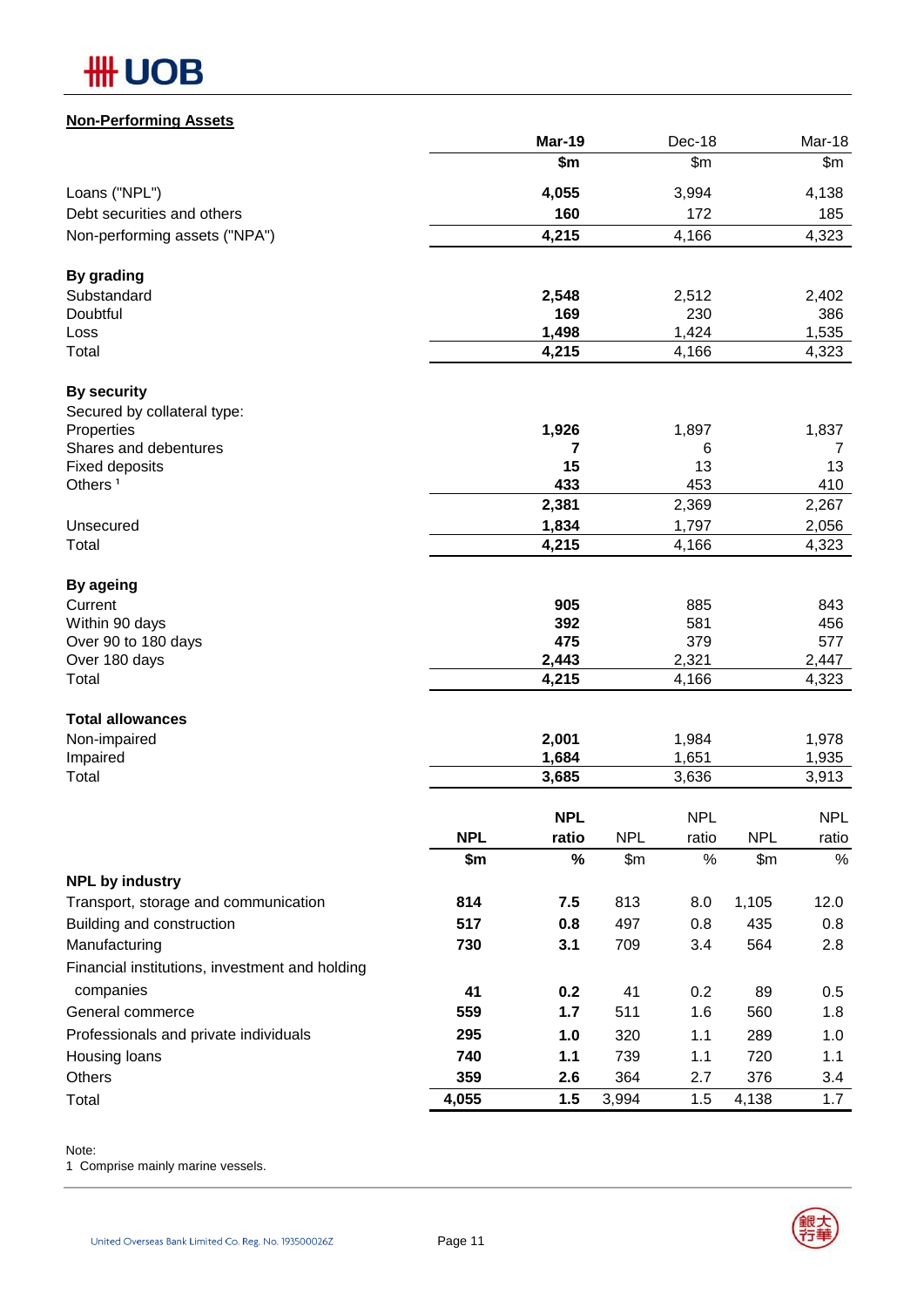

### **Non-Performing Assets** *(cont'd)*

|                                   |                            |                         |                             | <b>Allowances for</b> |
|-----------------------------------|----------------------------|-------------------------|-----------------------------|-----------------------|
|                                   |                            |                         |                             | impaired assets       |
|                                   |                            |                         | <b>Allowances for</b>       | as a % of             |
|                                   | <b>NPL/NPA</b>             | <b>NPL ratio</b>        | impaired assets             | <b>NPL/NPA</b>        |
| NPL by geography $1$              | \$m                        | $\%$                    | \$m                         | $\%$                  |
| Singapore                         |                            |                         |                             |                       |
| Mar-19                            | 2,138                      | 1.5                     | 852                         | 40                    |
| Dec-18                            | 2,085                      | 1.5                     | 818                         | 39                    |
| Mar-18                            | 1,918                      | 1.5                     | 828                         | 43                    |
| <b>Malaysia</b>                   |                            |                         |                             |                       |
| Mar-19                            | 571                        | 1.9                     | 166                         | 29                    |
| Dec-18                            | 558                        | 1.9                     | 161                         | 29                    |
| Mar-18                            | 603                        | 2.1                     | 217                         | 36                    |
| <b>Thailand</b>                   |                            |                         |                             |                       |
| Mar-19                            | 485                        | 2.8                     | 164                         | 34                    |
| Dec-18                            | 456                        | 2.7                     | 153                         | 34                    |
| Mar-18                            | 485                        | 3.1                     | 172                         | 36                    |
| Indonesia                         |                            |                         |                             |                       |
| Mar-19                            | 531                        | 4.7                     | 230                         | 43                    |
| Dec-18                            | 545                        | 4.8                     | 221                         | 41                    |
| Mar-18                            | 692                        | 6.6                     | 327                         | 47                    |
| <b>Greater China</b>              |                            |                         |                             |                       |
| Mar-19                            | 107                        | 0.2                     | 39                          | 36                    |
| Dec-18                            | 120                        | 0.3                     | 53                          | 44                    |
| Mar-18                            | 150                        | 0.4                     | 76                          | 51                    |
| <b>Others</b>                     |                            |                         |                             |                       |
| Mar-19                            | 223                        | 0.8                     | 98                          | 44                    |
| Dec-18                            | 230                        | 0.9                     | 102                         | 44                    |
| Mar-18                            | 290                        | 1.2                     | 151                         | 52                    |
|                                   |                            |                         |                             |                       |
| <b>Group NPL</b><br>Mar-19        |                            |                         |                             |                       |
|                                   | 4,055                      | 1.5                     | 1,549                       | 38<br>38              |
| Dec-18<br>Mar-18                  | 3,994<br>4,138             | 1.5<br>1.7              | 1,508                       | 43                    |
|                                   |                            |                         | 1,771                       |                       |
| <b>Group NPA</b><br><b>Mar-19</b> | 4,215                      |                         | 1,684                       | 40                    |
| Dec-18                            | 4,166                      |                         | 1,651                       | 40                    |
| Mar-18                            | 4,323                      |                         | 1,935                       | 45                    |
|                                   |                            |                         |                             |                       |
|                                   |                            | <b>Total allowances</b> |                             |                       |
|                                   | as a % of NPA <sup>2</sup> |                         | as a % of unsecured $NPA^2$ |                       |
| Group                             | $\frac{9}{6}$              |                         | $\frac{9}{6}$               |                       |
| Mar-19                            | 89                         |                         | 203                         |                       |
| Dec-18                            | 87                         |                         | 202                         |                       |
| Mar-18                            | 91                         |                         | 190                         |                       |

The Group's overall loan portfolio remained sound. Total NPA increased 1% from last quarter to \$4.22 billion.

NPL ratio was stable at 1.5% as at 31 March 2019. The coverage for non-performing assets remained adequate at 89%, or 203% after taking collateral into account.

#### Notes:

- 1 NPL by geography are classified according to where credit risks reside, largely represented by the borrower's country of incorporation/ operation for non-individuals and residence for individuals.
- 2 Includes regulatory loss allowance reserves (RLAR) as part of total allowances.



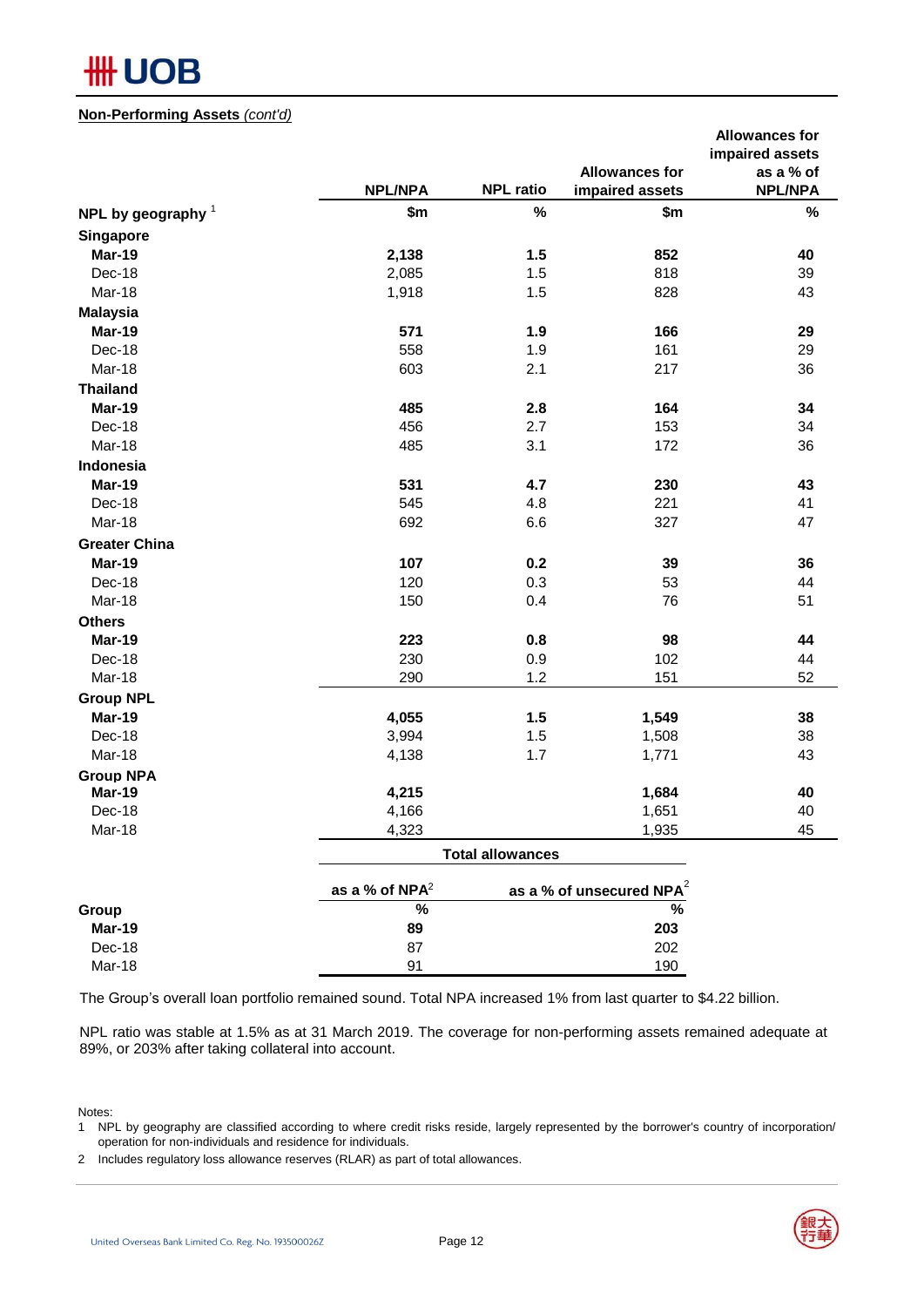# **OB**

# **Customer Deposits**

|                                         | <b>Mar-19</b> | Dec-18  | Mar-18  |
|-----------------------------------------|---------------|---------|---------|
|                                         | \$m           | \$m     | \$m     |
| By product                              |               |         |         |
| <b>Fixed deposits</b>                   | 162,700       | 150,071 | 137,922 |
| Savings deposits                        | 72,729        | 71,601  | 68,475  |
| <b>Current accounts</b>                 | 58,696        | 58,858  | 56,931  |
| Others                                  | 13,576        | 12,656  | 10,488  |
| Total                                   | 307,701       | 293,186 | 273,817 |
| By maturity                             |               |         |         |
| Within 1 year                           | 303,464       | 289,448 | 269,423 |
| Over 1 year but within 3 years          | 2,684         | 2,085   | 1,978   |
| Over 3 years but within 5 years         | 766           | 833     | 1,190   |
| Over 5 years                            | 787           | 819     | 1,226   |
| Total                                   | 307,701       | 293,186 | 273,817 |
| <b>By currency</b>                      |               |         |         |
| Singapore Dollar                        | 136,661       | 130,981 | 121,690 |
| <b>US Dollar</b>                        | 78,645        | 71,704  | 68,387  |
| Malaysian Ringgit                       | 28,504        | 28,312  | 27,682  |
| Thai Baht                               | 17,387        | 17,148  | 16,654  |
| Indonesian Rupiah                       | 5,214         | 5,148   | 4,635   |
| Others                                  | 41,289        | 39,894  | 34,769  |
| Total                                   | 307,701       | 293,186 | 273,817 |
| Group Loan/Deposit ratio (%)            | 86.6          | 88.2    | 86.7    |
| Singapore Dollar Loan/Deposit ratio (%) | 90.3          | 93.5    | 94.2    |
| US Dollar Loan/Deposit ratio (%)        | 65.8          | 69.5    | 66.2    |

Customer deposits grew in tandem with loan growth by 12% from a year ago and 5% quarter on quarter to \$308 billion as at 31 March 2019.

As at 31 March 2019, the Group's loan-to-deposit ratio and Singapore Dollar loan-to-deposit ratio stayed healthy at 86.6% and 90.3% respectively.

### **Debts Issued**

|                               | Mar-19 | Dec-18 | Mar-18 |
|-------------------------------|--------|--------|--------|
|                               | \$m    | \$m    | \$m\$  |
| <b>Unsecured</b>              |        |        |        |
| Subordinated debts            | 5,076  | 5,062  | 4,735  |
| Commercial papers             | 5,821  | 13,974 | 11,818 |
| Fixed and floating rate notes | 5,517  | 5,586  | 2,576  |
| <b>Others</b>                 | 1,690  | 1,583  | 1,590  |
| <b>Secured</b>                |        |        |        |
| Covered bonds                 | 4,357  | 4,401  | 3,689  |
| Total                         | 22,461 | 30,606 | 24,409 |
| Due within 1 year             | 7,744  | 15,680 | 13,307 |
| Due after 1 year              | 14,717 | 14,926 | 11,102 |
| Total                         | 22,461 | 30,606 | 24,409 |
|                               |        |        |        |

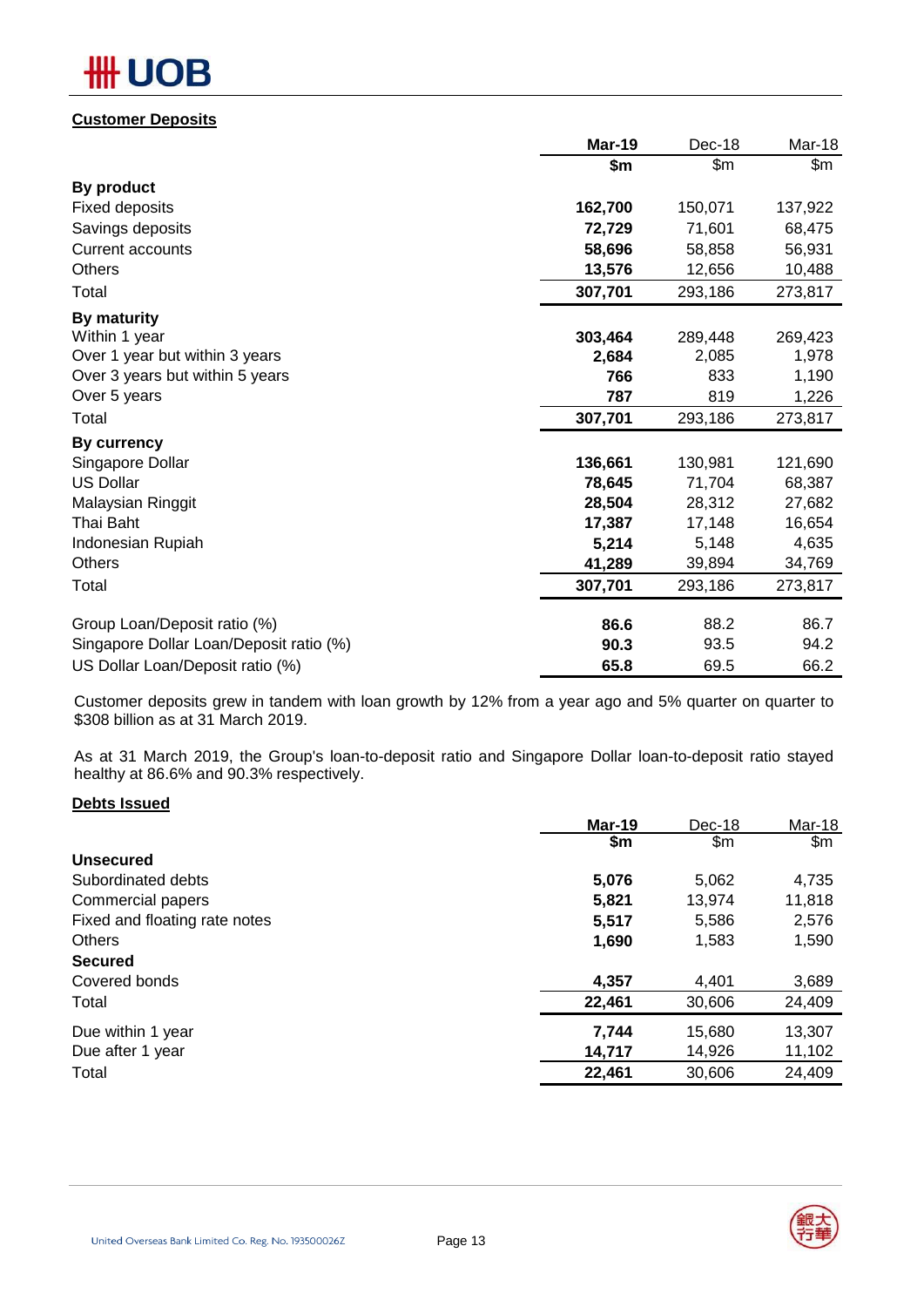

### **Shareholders' Equity**

|                                                    | Mar-19 | Dec-18 | Mar-18 |
|----------------------------------------------------|--------|--------|--------|
|                                                    | \$m    | \$m    | \$m    |
| Shareholders' equity                               | 38,989 | 37.623 | 37.877 |
| Add: Revaluation surplus                           | 4.798  | 4.802  | 4.709  |
| Shareholders' equity including revaluation surplus | 43,787 | 42.425 | 42,586 |

Shareholders' equity increased 3% year on year and 4% quarter on quarter to \$39.0 billion mainly driven by higher retained earnings.

As at 31 March 2019, the revaluation surplus of \$4.80 billion relating to the Group's properties, was not recognised in the financial statements.

### **Changes in Issued Shares of the Bank**

|                                           | <b>Number of shares</b> |           |
|-------------------------------------------|-------------------------|-----------|
|                                           | <b>1Q19</b>             | 1Q18      |
|                                           | '000                    | '000'     |
| <b>Ordinary shares</b>                    |                         |           |
| Balance at beginning and at end of period | 1,680,541               | 1,671,534 |
| <b>Treasury shares</b>                    |                         |           |
| Balance at beginning of period            | (14, 834)               | (8, 879)  |
| Shares re-purchased - held in treasury    |                         | (1, 377)  |
| Shares issued under share-based           |                         |           |
| compensation plans                        | 15                      | 79        |
| Balance at end of period                  | (14, 819)               | (10, 177) |
| Ordinary shares net of treasury shares    | 1,665,722               | 1,661,357 |

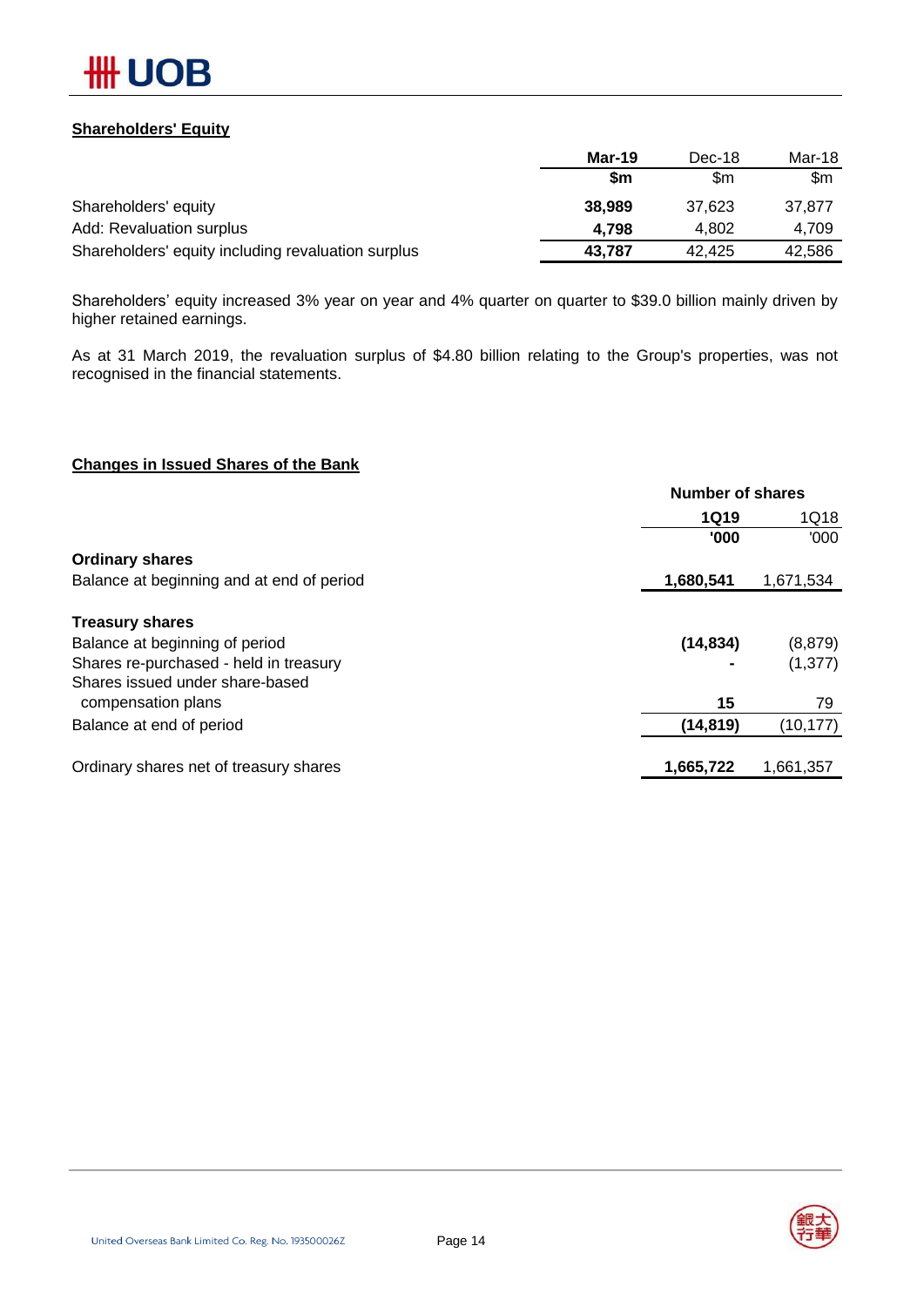

#### **Performance by Business Segment**

Business segment performance reporting is prepared based on the Group's internal organisation structure and the methodologies adopted in the management reporting framework. Business segments' results include all applicable revenue, expenses, internal fund transfer price and cost allocations associated with the activities of the business. Transactions between business segments are operated on an arm's length basis in a manner similar to third party transactions and they are eliminated on consolidation.

The Banking Group is organised into three major business segments - Group Retail, Group Wholesale Banking and Global Markets. Others includes non-banking activities and corporate functions.

#### **Group Retail ("GR")**

GR segment covers personal and small enterprise customers.

Customers have access to a diverse range of products and services, including deposits, insurance, card, wealth management, investment, loan and trade financing products which are available across the Group's global branch network.

Compared to a year ago, profit before tax increased 1% to \$471 million. Total income grew 4% to \$1 billion, driven by net interest income from deposits and loans growth and increased deposit margin. This was offset by lower fees from wealth management products. Expenses of \$494 million were 9% higher mainly due to continued investments in digitalisation and headcount for franchise growth.

Against the previous quarter, profit before tax grew 1%. Total income remained relatively flat while expenses decreased by 4% mainly due to seasonal marketing expenses in previous quarter.

#### **Group Wholesale Banking ("GWB")**

GWB encompasses corporate and institutional client segments which include medium and large enterprises, local corporations, multi-national corporations, financial institutions, government-linked entities, financial sponsors and property funds.

GWB provides customers with a broad range of products and services, including financing, trade services, cash management, capital markets solutions and advisory and treasury products.

Operating profit grew 11% to \$777 million from a year ago. Net interest income rose 16% to \$734 million on the back of doubledigit volume growth and margin improvement amid rising interest rates. Non-interest income grew 10% to \$286 million from loan-related fees and treasury customer income. Expenses were \$48 million higher at \$243 million, primarily from investments in people and technology to support regional expansion. Profit before tax declined 4% from higher allowances for credit and other losses.

Against the previous quarter, profit before tax increased 10%, driven by higher loan-related fees and lower expenses.

#### **Global Markets ("GM")**

GM provides a comprehensive suite of treasury products and services across multi-asset classes which includes foreign exchange, interest rate, credit, commodities, equities and structured investment products to help customers manage market risks and volatility. GM also engages in market making activities and management of funding and liquidity.

Income from products and services offered to customers of Group Retail and Group Wholesale Banking are reflected in the respective client segments.

Compared to a year ago, profit before tax rose \$19 million to \$80 million, mainly from lower allowances for other losses. Against the previous quarter, profit before tax improved 43% largely supported by higher trading and investment income.

#### **Others**

Others includes corporate support functions, decisions not attributable to business segments mentioned above and other activities, which comprises property, insurance and investment management.

Profit before tax increased to \$29 million from a net loss of \$39 million a year ago and \$33 million last quarter, on the back of higher income from property and lower allowances for non-impaired assets.

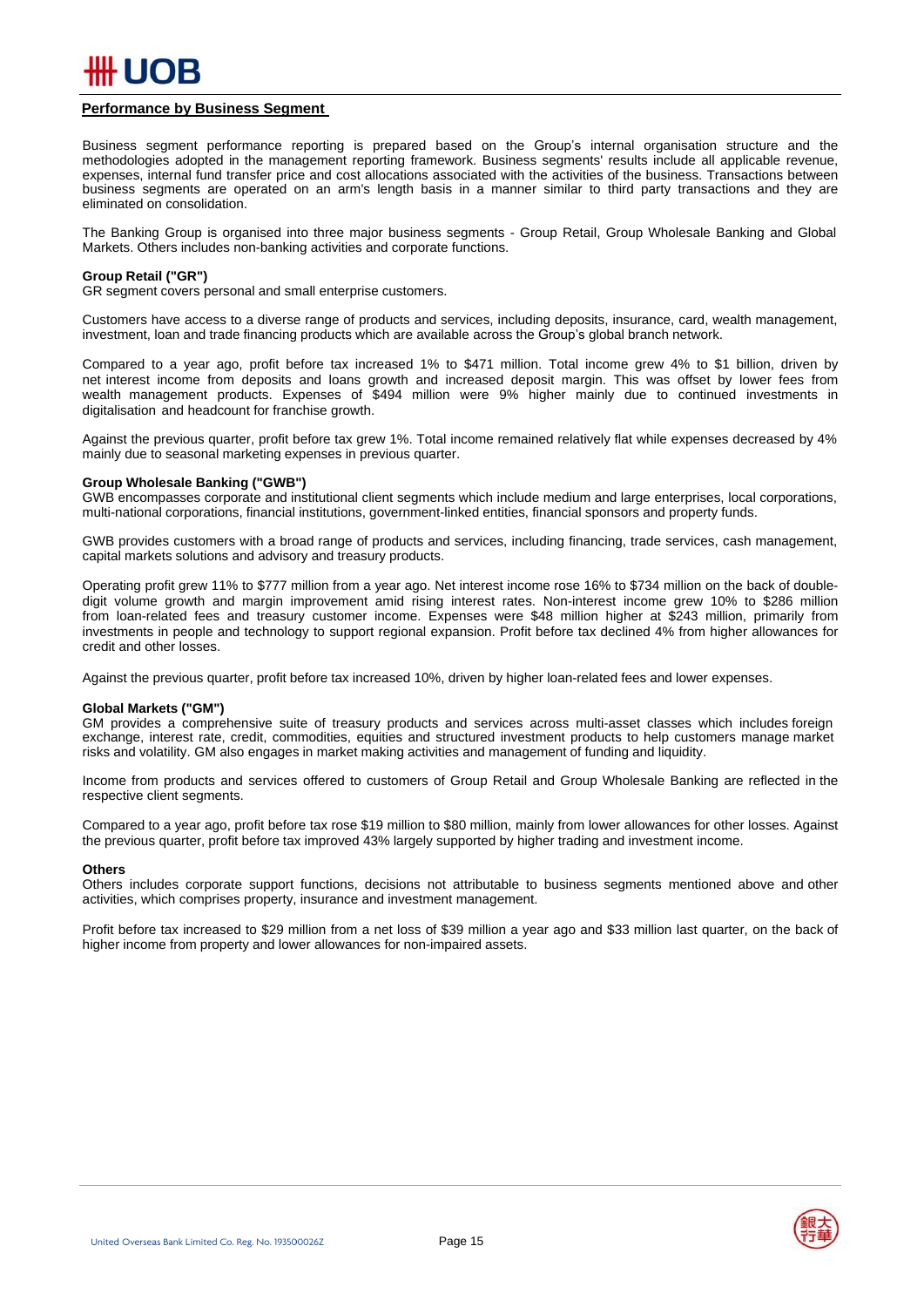### **Performance by Business Segment** <sup>1</sup> *(cont'd)*

| Selected income statement items                              | <b>GR</b><br>\$m | <b>GWB</b><br>\$m | <b>GM</b><br>\$m         | <b>Others</b><br>\$m | <b>Total</b><br>\$m |
|--------------------------------------------------------------|------------------|-------------------|--------------------------|----------------------|---------------------|
|                                                              |                  |                   |                          |                      |                     |
| <b>1Q19</b>                                                  |                  |                   |                          |                      |                     |
| Net interest income                                          | 717              | 734               | 4                        | 132                  | 1,587               |
| Non-interest income                                          | 284              | 286               | 140                      | 109                  | 819                 |
| Operating income                                             | 1,001            | 1,020             | 144                      | 241                  | 2,406               |
| Operating expenses<br>Allowances for credit and other losses | (494)            | (243)             | (60)                     | (276)<br>53          | (1,073)             |
| Share of profit of associates and joint ventures             | (36)             | (106)<br>6        | (4)<br>-                 | 11                   | (93)<br>17          |
| Profit before tax                                            | 471              |                   | 80                       |                      |                     |
|                                                              |                  | 677               |                          | 29                   | 1,257               |
| Tax                                                          |                  |                   |                          |                      | (200)               |
| Profit for the financial period                              |                  |                   |                          |                      | 1,057               |
| Other information:                                           |                  |                   |                          |                      |                     |
| Capital expenditure                                          | 16               | 12                | 4                        | 98                   | 130                 |
| Depreciation of assets                                       | 13               | 6                 | $\mathbf{2}$             | 70                   | 91                  |
|                                                              |                  |                   |                          |                      |                     |
| 4Q18<br>Net interest income                                  | 712              | 740               | 31                       | 125                  | 1,608               |
| Non-interest income                                          | 297              | 258               | 72                       | (19)                 | 607                 |
| Operating income                                             | 1,009            | 998               | 103                      | 106                  | 2,216               |
| Operating expenses                                           | (514)            | (270)             | (57)                     | (143)                | (984)               |
| Allowances for credit and other losses                       | (30)             | (103)             | 10                       | (5)                  | (128)               |
| Share of profit of associates and joint ventures             | $\frac{1}{2}$    | (9)               | $\overline{\phantom{a}}$ | 9                    | 0                   |
| Profit before tax                                            | 465              | 616               | 56                       | (33)                 | 1,104               |
| Tax                                                          |                  |                   |                          |                      | (185)               |
| Profit for the financial period                              |                  |                   |                          |                      | 919                 |
| <b>Other information:</b>                                    |                  |                   |                          |                      |                     |
| Capital expenditure                                          | 21               | 12                | 6                        | 120                  | 159                 |
| Depreciation of assets                                       | $\overline{7}$   | 3                 | $\overline{2}$           | 61                   | 73                  |
|                                                              |                  |                   |                          |                      |                     |
| <b>1Q18</b>                                                  |                  |                   |                          |                      |                     |
| Net interest income                                          | 638              | 635               | 48                       | 149                  | 1,470               |
| Non-interest income                                          | 325              | 259               | 95                       | 82                   | 761                 |
| Operating income                                             | 963              | 894               | 143                      | 231                  | 2,231               |
| Operating expenses<br>Allowances for credit and other losses | (453)            | (195)             | (63)                     | (276)                | (987)               |
| Share of profit of associates and joint ventures             | (44)             | 5<br>1            | (19)                     | (22)<br>28           | (80)<br>29          |
| Profit before tax                                            | 466              | 705               | 61                       | (39)                 | 1,193               |
| Tax                                                          |                  |                   |                          |                      | (212)               |
| Profit for the financial period                              |                  |                   |                          |                      | 981                 |
| Other information:                                           |                  |                   |                          |                      |                     |
| Capital expenditure                                          | 9                | 4                 | 4                        | 66                   | 83                  |
| Depreciation of assets                                       | 5                | $\overline{c}$    | 2                        | 55                   | 64                  |

Note:

1 Comparative segment information for prior periods have been adjusted for changes in organisational structure and management reporting methodology.

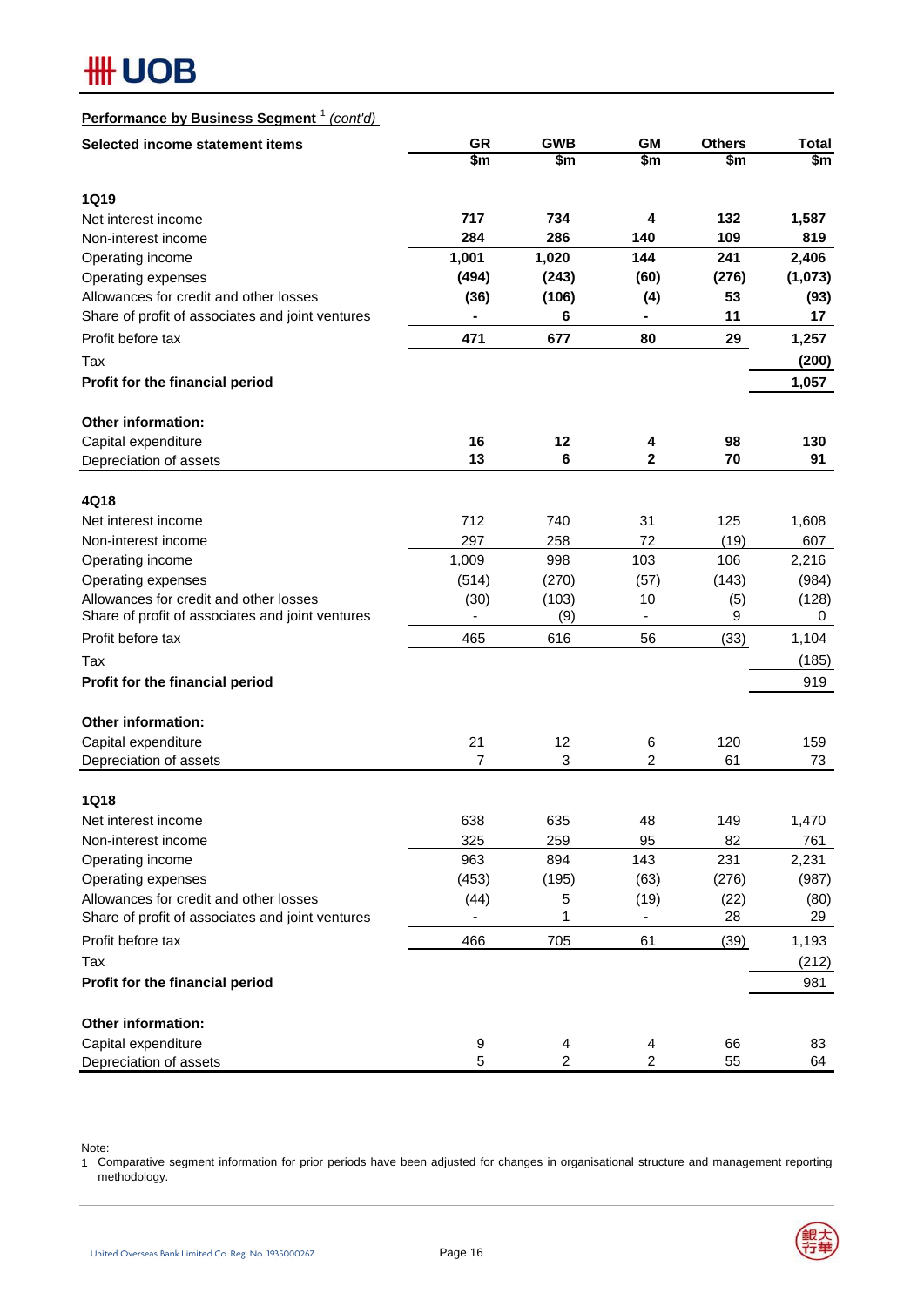### **Performance by Business Segment** <sup>1</sup> *(cont'd)*

| Selected balance sheet items                | <b>GR</b> | <b>GWB</b> | <b>GM</b>      | <b>Others</b> | <b>Total</b>  |
|---------------------------------------------|-----------|------------|----------------|---------------|---------------|
|                                             | \$m       | \$m        | \$m            | \$m           | $\frac{2}{3}$ |
| At 31 March 2019                            |           |            |                |               |               |
| <b>Segment assets</b>                       | 108,747   | 186,233    | 62,177         | 37,987        | 395,144       |
| Intangible assets                           | 1,315     | 2,085      | 659            | 81            | 4,140         |
| Investment in associates and joint ventures |           | 179        | $\blacksquare$ | 1,004         | 1,183         |
| <b>Total assets</b>                         | 110,062   | 188,497    | 62,836         | 39,072        | 400,467       |
| <b>Segment liabilities</b>                  | 145,697   | 169,264    | 32,577         | 13,741        | 361,279       |
| Other information:                          |           |            |                |               |               |
| Gross customer loans                        | 108,659   | 160,370    | 635            | 19            | 269,683       |
| Non-performing assets                       | 1,228     | 2,965      | 7              | 15            | 4,215         |
| At 31 December 2018                         |           |            |                |               |               |
| <b>Segment assets</b>                       | 108,115   | 184,530    | 55,657         | 34,482        | 382,784       |
| Intangible assets                           | 1,315     | 2,084      | 659            | 80            | 4,138         |
| Investment in associates and joint ventures |           | 167        |                | 1,003         | 1,170         |
| <b>Total assets</b>                         | 109,430   | 186,781    | 56,316         | 35,565        | 388,092       |
| <b>Segment liabilities</b>                  | 142,067   | 157,404    | 37,360         | 13,449        | 350,280       |
| Other information:                          |           |            |                |               |               |
| Gross customer loans                        | 108,022   | 153,168    | 498            | 19            | 261,707       |
| Non-performing assets                       | 1,248     | 2,896      | 7              | 15            | 4,166         |
| At 31 March 2018                            |           |            |                |               |               |
| <b>Segment assets</b>                       | 104,891   | 163,178    | 59,748         | 31,286        | 359,103       |
| Intangible assets                           | 1,315     | 2,085      | 659            | 81            | 4,140         |
| Investment in associates and joint ventures |           | 129        |                | 1,084         | 1,212         |
| <b>Total assets</b>                         | 106,206   | 165,392    | 60,407         | 32,450        | 364,455       |
| <b>Segment liabilities</b>                  | 136,782   | 141,983    | 38,198         | 9,427         | 326,390       |
| <b>Other information:</b>                   |           |            |                |               |               |
| Gross customer loans                        | 104,887   | 135,337    | 538            | 26            | 240,788       |
| Non-performing assets                       | 1,196     | 3,092      | 17             | 18            | 4,323         |

Note:

1 Comparative segment information for prior periods have been adjusted for changes in organisational structure and management reporting methodology.

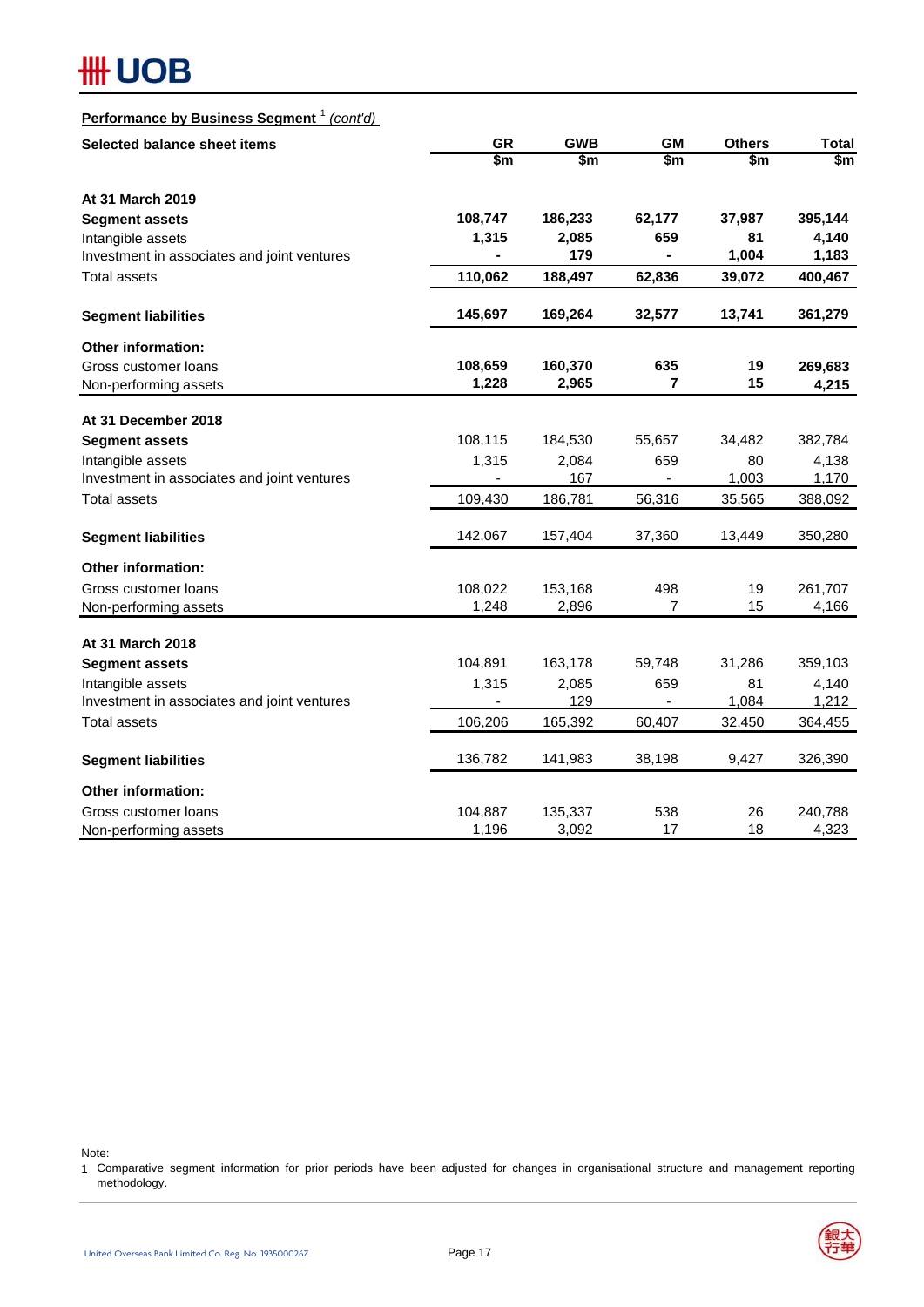#### **Performance by Geographical Segment**

|                                                                                   |                  |          |                 |              | Greater |               |                  |
|-----------------------------------------------------------------------------------|------------------|----------|-----------------|--------------|---------|---------------|------------------|
|                                                                                   | Singapore        | Malaysia | <b>Thailand</b> | Indonesia    | China   | <b>Others</b> | <b>Total</b>     |
|                                                                                   | \$m              | \$m      | \$m             | \$m          | \$m     | \$m           | \$m              |
| 1Q19                                                                              |                  |          |                 |              |         |               |                  |
| Net interest income                                                               | 918              | 180      | 184             | 82           | 92      | 131           | 1,587            |
| Non-interest income                                                               | 481              | 76       | 66              | 36           | 134     | 26            | 819              |
| Operating income                                                                  | 1,399            | 256      | 250             | 118          | 226     | 157           | 2,406            |
| Operating expenses                                                                | (607)            | (100)    | (156)           | (82)         | (92)    | (36)          | (1,073)          |
| Allowances for credit and other losses<br>Share of profit of associates and joint | (61)             | (2)      | 4               | (17)         | (13)    | (4)           | (93)             |
| ventures                                                                          | 13               |          |                 |              |         | 4             | 17               |
| Profit before tax                                                                 | 744              | 154      | 98              | 19           | 121     | 121           | 1,257            |
| Tax                                                                               | (84)             | (36)     | (12)            | (8)          | (20)    | (40)          | (200)            |
| Profit for the financial period                                                   | 660              | 118      | 86              | 11           | 101     | 81            | 1,057            |
| Total assets before intangible assets                                             | 235,366          | 39,415   | 22,656          | 9,946        | 58,220  | 30,723        | 396,327          |
| Intangible assets                                                                 | 3,182            |          | 726             | 232          |         |               | 4,140            |
| <b>Total assets</b>                                                               | 238,548          | 39,415   | 23,382          | 10,178       | 58,220  | 30,723        | 400,467          |
| 4Q18                                                                              |                  |          |                 |              |         |               |                  |
| Net interest income                                                               | 921              | 189      | 183             | 82           | 101     | 132           | 1,608            |
| Non-interest income                                                               | 291              | 90       | 70              | 34           | 103     | 20            | 607              |
| Operating income                                                                  | 1,212            | 279      | 253             | 116          | 204     | 153           | 2,216            |
| Operating expenses                                                                | (479)            | (111)    | (157)           | (89)         | (107)   | (41)          | (984)            |
| Allowances for credit and other losses                                            | (13)             | (15)     | (31)            | (6)          | (40)    | (23)          | (128)            |
| Share of profit of associates and joint                                           |                  |          |                 |              |         |               |                  |
| ventures                                                                          | 14               |          |                 |              |         | (14)          |                  |
| Profit before tax                                                                 | 734              | 153      | 65              | 21           | 57      | 75            | 1,104            |
| Tax                                                                               | (113)            | (35)     | (15)            | (5)          | (8)     | (9)           | (185)            |
| Profit for the financial period                                                   | 621              | 118      | 50              | 16           | 49      | 66            | 919              |
| Total assets before intangible assets                                             | 228,478          | 40,620   | 21,946          | 9,256        | 55,021  | 28,633        | 383,954          |
| Intangible assets                                                                 | 3,182            |          | 725             | 231          |         |               | 4,138            |
| <b>Total assets</b>                                                               | 231,660          | 40,620   | 22,671          | 9,487        | 55,021  | 28,633        | 388,092          |
| 1Q18                                                                              |                  |          |                 |              |         |               |                  |
| Net interest income                                                               | 832              | 178      | 171             | 77           | 104     | 108           | 1,470            |
| Non-interest income                                                               | 422              | 92       | 62              | 30           | 108     | 47            | 761              |
| Operating income                                                                  | 1,254            | 270      | 233             | 107          | 212     | 155           | 2,231            |
| Operating expenses                                                                | (557)            | (98)     | (132)           | (72)         | (93)    | (35)          | (987)            |
| Allowances for credit and other losses                                            | (36)             | (13)     | (24)            | 5            | (11)    | (1)           | (80)             |
| Share of profit of associates and joint                                           |                  |          |                 |              |         |               |                  |
| ventures                                                                          | 18               |          |                 |              | 10      | 1             | 29               |
| Profit before tax                                                                 | 679              | 159      | 77              | 40           | 118     | 120           | 1,193            |
| Tax                                                                               | (105)            | (36)     | (10)            | (6)          | (20)    | (35)          | (212)            |
| Profit for the financial period                                                   | 574              | 123      | 67              | 34           | 98      | 85            | 981              |
| Total assets before intangible assets                                             |                  | 38,891   |                 |              | 50,590  |               |                  |
| Intangible assets                                                                 | 214,936<br>3,182 |          | 21,977<br>725   | 8,518<br>233 |         | 25,405        | 360,315<br>4,140 |
| <b>Total assets</b>                                                               | 218,118          | 38,891   | 22,702          | 8,751        | 50,590  | 25,405        | 364,455          |

Total operating income rose 8% from a year ago to \$2.41 billion, led by broad-based growth across most of the geographical segments, while profit before tax increased 5% to \$1.26 billion mainly from Singapore.

Quarter on quarter, profit before tax registered a strong growth of 14% to \$1.26 billion, on the back of higher operating income and lower allowances.

Note:

Based on the location where the transaction and assets are booked. The information is stated elimination of inter-segment transactions.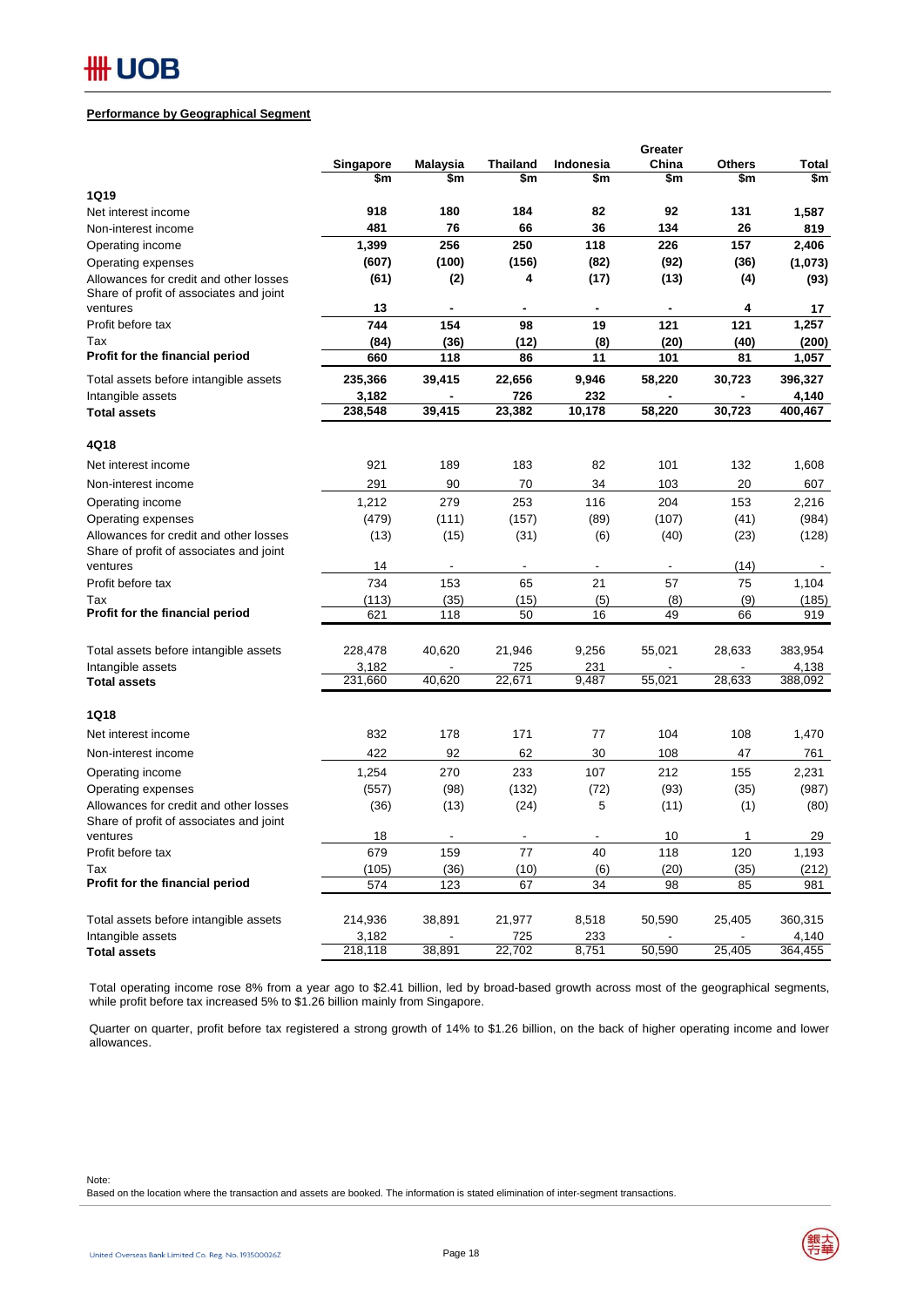# ₩ UOB

# **Capital Adequacy and Leverage Ratios** 1,2,3

|                                              | <b>Mar-19</b> | Dec-18   | Mar-18   |
|----------------------------------------------|---------------|----------|----------|
|                                              | \$m           | \$m      | \$m\$    |
| Share capital                                | 4,888         | 4,888    | 4,755    |
| Disclosed reserves/others                    | 31,754        | 30,445   | 29,983   |
| Regulatory adjustments                       | (4,629)       | (4, 583) | (4, 532) |
| <b>Common Equity Tier 1 Capital ("CET1")</b> | 32,013        | 30,750   | 30,206   |
| Perpetual capital securities/others          | 2,129         | 2,129    | 2,976    |
| Regulatory adjustments                       |               |          |          |
| <b>Additional Tier 1 Capital ("AT1")</b>     | 2,129         | 2,129    | 2,976    |
| <b>Tier 1 Capital</b>                        | 34,142        | 32,879   | 33,182   |
| Subordinated notes                           | 4,190         | 4,186    | 4,046    |
| Provisions/others                            | 582           | 477      | 758      |
| Regulatory adjustments                       |               |          |          |
| <b>Tier 2 Capital</b>                        | 4,772         | 4,663    | 4,804    |
| <b>Eligible Total Capital</b>                | 38,914        | 37,542   | 37,986   |
| <b>Risk-Weighted Assets ("RWA")</b>          | 229,515       | 220,568  | 202,286  |
| <b>Capital Adequacy Ratios ("CAR")</b>       |               |          |          |
| CET1                                         | 13.9%         | 13.9%    | 14.9%    |
| Tier 1                                       | 14.9%         | 14.9%    | 16.4%    |
| Total                                        | 17.0%         | 17.0%    | 18.8%    |
| <b>Leverage Exposure</b>                     | 448,511       | 434,732  | 406,608  |
| Leverage Ratio                               | 7.6%          | 7.6%     | 8.2%     |

The Group's CET1, Tier 1 and Total CAR as at 31 March 2019 were well above the regulatory minimum requirements.

Year on year, total capital was higher mainly from retained earnings, partly offset by redemption of the S\$850 million perpetual capital securities and lower eligible provisions. RWA was higher largely due to asset growth.

Total capital was higher quarter on quarter, mainly from retained earnings and higher eligible provisions. The higher RWA was mainly due to corporate loan growth.

As at 31 March 2019, the Group's leverage ratio was 7.6%, comfortably above the regulatory minimum requirement of 3%.

Notes:

1 Singapore-incorporated banks are required to maintain minimum CAR as follows: CET1 at 6.5%, Tier 1 at 8% and Total at 10%. In addition, the Group is required to maintain CET1 capital to meet the capital conservation buffer of 2.5% and the countercyclical capital buffer (CCyB) of up to 2.5% effective 1 January 2019. The Group's CCyB is computed as the weighted average of effective CCyB in jurisdictions to which the Group has private sector exposures.

2 Leverage ratio is calculated in accordance with MAS Notice 637. A minimum ratio of 3% is required effective 1 January 2018.

3 Disclosures required under MAS Notice 637 are published on our website: www.UOBgroup.com/investor-relations/financial/index.html.

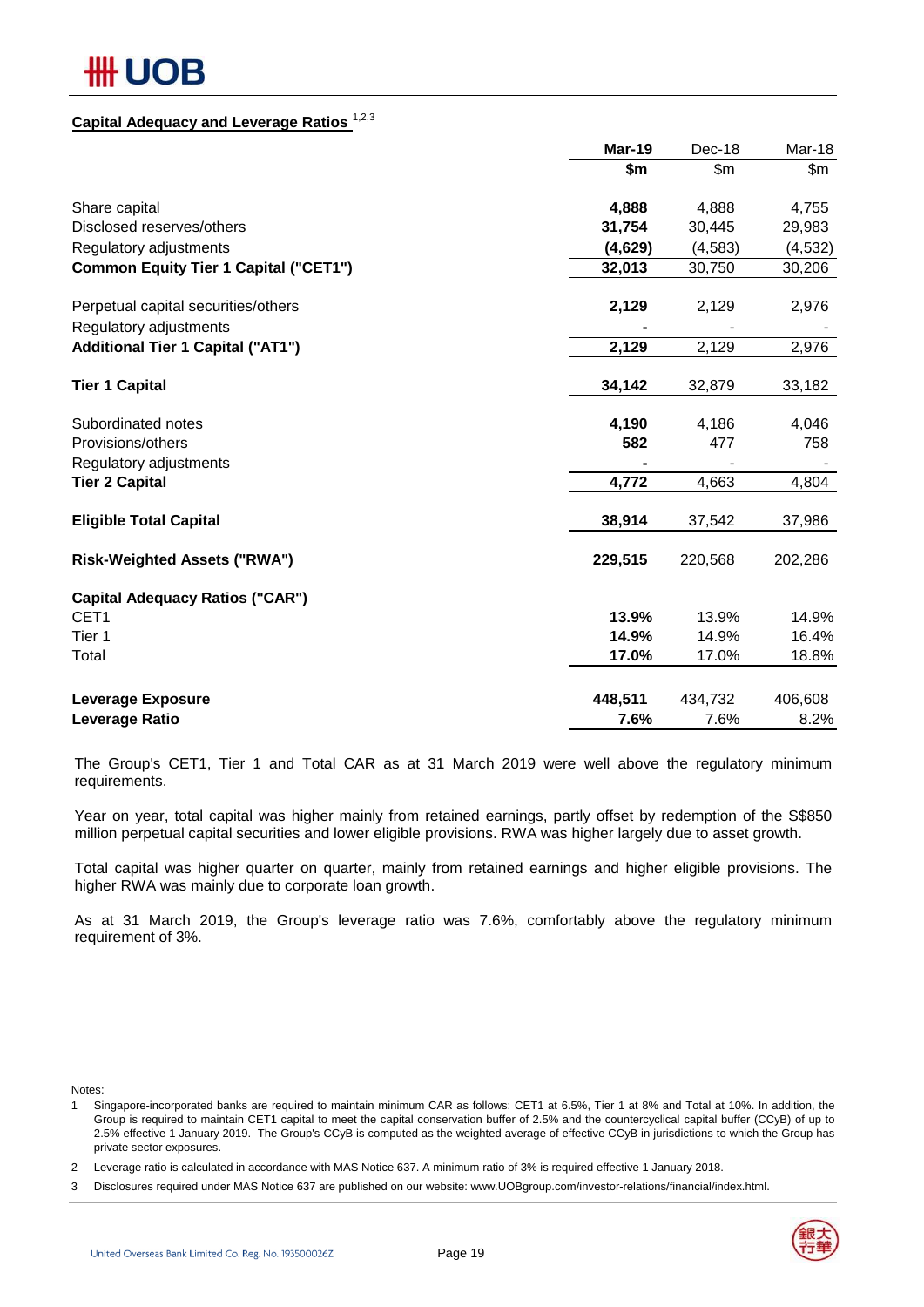|                                                  | 1Q19  | 1Q18  | $+/(-)$ | 4Q18      | $+/(-)$        |
|--------------------------------------------------|-------|-------|---------|-----------|----------------|
|                                                  | \$m   | \$m\$ | %       | \$m       | %              |
| Interest income                                  | 3,101 | 2,454 | 26      | 3,038     | $\overline{c}$ |
| Less: Interest expense                           | 1,513 | 984   | 54      | 1,430     | 6              |
| Net interest income                              | 1,587 | 1,470 | 8       | 1,608     | (1)            |
| Net fee and commission income                    | 479   | 517   | (7)     | 467       | $\overline{2}$ |
| Dividend income                                  | 1     |       | (32)    |           | (29)           |
| Rental income                                    | 31    | 30    | 2       | 29        | 6              |
| Net trading income                               | 243   | 175   | 39      | 118       | >100           |
| Net gain/(loss) from investment securities       | 28    | 12    | >100    | (59)      | >100           |
| Other income                                     | 38    | 25    | 49      | 52        | (27)           |
| <b>Non-interest income</b>                       | 819   | 761   | 8       | 607       | 35             |
| <b>Total operating income</b>                    | 2,406 | 2,231 | 8       | 2,216     | 9              |
| Less: Staff costs                                | 660   | 606   | 9       | 597       | 11             |
| Other operating expenses                         | 413   | 381   | 8       | 387       | 7              |
| <b>Total operating expenses</b>                  | 1,073 | 987   | 9       | 984       | 9              |
| Operating profit before allowance                | 1,333 | 1,244 | 7       | 1,232     | 8              |
| Less: Allowances for credit and other losses     | 93    | 80    | 17      | 128       | (27)           |
| <b>Operating profit after allowance</b>          | 1,240 | 1,164 | 7       | 1,104     | 12             |
| Share of profit of associates and joint ventures | 17    | 29    | (41)    | $\pmb{0}$ | >100           |

# **Profit before tax 1,257** 1,193 5 1,104 14

| Less: Tax                         | 200   | 212 | (6) | 185 | 8  |
|-----------------------------------|-------|-----|-----|-----|----|
| Profit for the financial period   | 1.057 | 981 |     | 919 | 15 |
| Attributable to:                  |       |     |     |     |    |
| <b>Equity holders of the Bank</b> | 1.052 | 978 |     | 916 | 15 |
| Non-controlling interests         |       |     | 56  |     | 56 |





 **1,057** 981 8 919 15

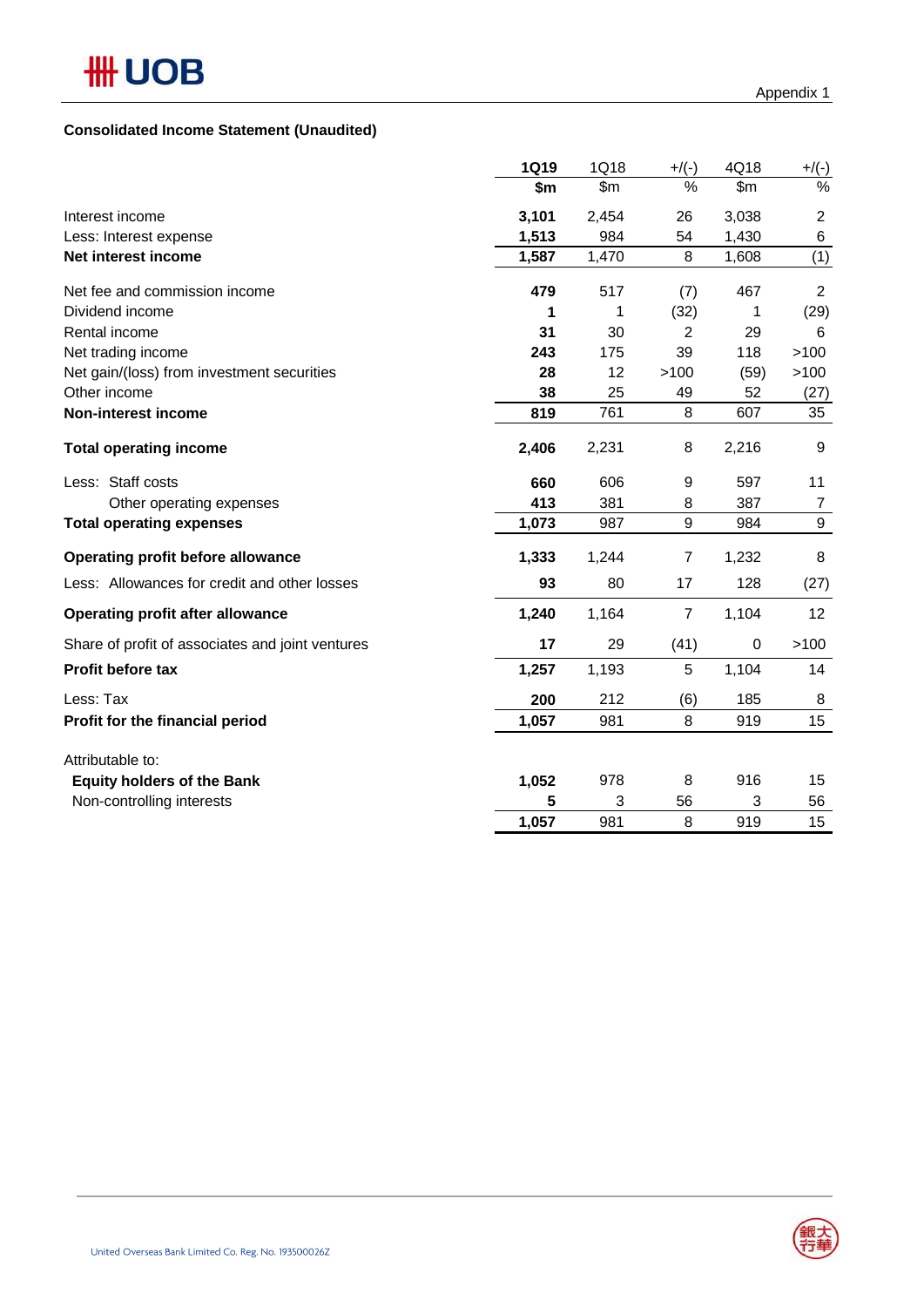

# **Consolidated Statement of Comprehensive Income (Unaudited)**

|                                                                                                           | <b>1Q19</b> | 1Q18  | $+$ /(-)      | 4Q18           | $+/(-)$       |
|-----------------------------------------------------------------------------------------------------------|-------------|-------|---------------|----------------|---------------|
|                                                                                                           | \$m         | \$m\$ | $\frac{1}{2}$ | \$m\$          | $\frac{1}{2}$ |
| Profit for the financial period                                                                           | 1,057       | 981   | 8             | 919            | 15            |
| Other comprehensive income that will not be<br>reclassified to income statement                           |             |       |               |                |               |
| Net gains/(losses) on equity instruments at<br>fair value through other comprehensive income              | 110         | 107   | $\sqrt{3}$    | (91)           | >100          |
| Fair value changes on financial liabilities designated at<br>fair value due to the Bank's own credit risk | (26)        | 25    | (>100)        | (18)           | (44)          |
| Remeasurement of defined benefit obligation<br>Related tax on items fair value through other              | 0           |       | <b>NM</b>     | $\overline{2}$ | (100)         |
| comprehensive income                                                                                      | 16          | (19)  | >100          | 12             | 27            |
|                                                                                                           | 100         | 113   | (12)          | (95)           | >100          |
| Other comprehensive income that may be<br>subsequently reclassified to income statement                   |             |       |               |                |               |
| Currency translation adjustments<br>Debt instruments at fair value through other<br>comprehensive income  | 98          | 136   | (28)          | (0)            | >100          |
| Change in fair value                                                                                      | 176         | (167) | >100          | 33             | >100          |
| Transfer to income statement on disposal                                                                  | (12)        | 17    | (>100)        | 14             | ( > 100)      |
| Changes in allowance for expected credit losses                                                           | (48)        | (1)   | (>100)        | 8              | (>100)        |
| <b>Related tax</b>                                                                                        | (4)         | 4     | (>100)        | (3)            | (20)          |
|                                                                                                           | 211         | (12)  | >100          | 52             | >100          |
| Change in shares of other comprehensive<br>income of associates and joint ventures                        | (5)         | (7)   | 35            | 3              | ( > 100)      |
| Other comprehensive income for                                                                            |             |       |               |                |               |
| the financial period, net of tax                                                                          | 306         | 94    | >100          | (40)           | >100          |
| Total comprehensive income for                                                                            |             |       |               |                |               |
| the financial period, net of tax                                                                          | 1,363       | 1,075 | 27            | 880            | 55            |
| Attributable to:                                                                                          |             |       |               |                |               |
| <b>Equity holders of the Bank</b>                                                                         | 1,354       | 1,072 | 26            | 879            | 54            |
| Non-controlling interests                                                                                 | 9           | 3     | >100          | 1              | >100          |
|                                                                                                           | 1,363       | 1,075 | 27            | 880            | 55            |

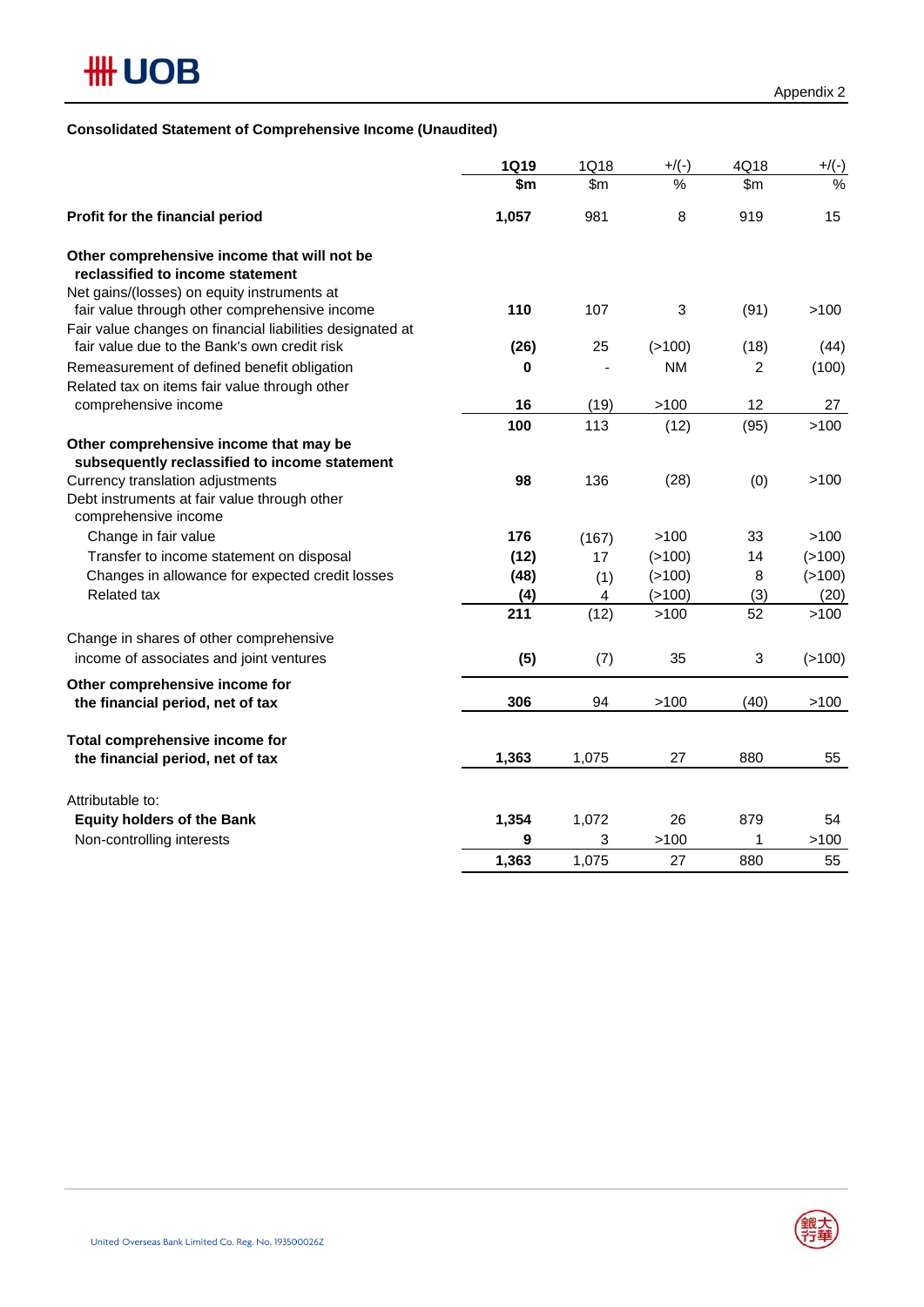# **Consolidated Balance Sheet (Unaudited)**

|                                                          | <b>Mar-19</b>          | Dec- $18^1$      | Mar-18           |
|----------------------------------------------------------|------------------------|------------------|------------------|
|                                                          | $\overline{\text{sm}}$ | \$m              | $\overline{\$m}$ |
| <b>Equity</b>                                            |                        |                  |                  |
| Share capital and other capital                          | 7,014                  | 7,014            | 7,729            |
| Retained earnings                                        | 22,725                 | 21,716           | 20,726           |
| Other reserves                                           | 9,250                  | 8,893            | 9,423            |
| Equity attributable to equity holders of the Bank        | 38,989                 | 37,623           | 37,877           |
| Non-controlling interests                                | 199                    | 190              | 188              |
| <b>Total equity</b>                                      | 39,188                 | 37,813           | 38,065           |
| <b>Liabilities</b>                                       |                        |                  |                  |
| Deposits and balances of banks                           | 18,959                 | 13,801           | 14,004           |
| Deposits and balances of customers                       | 307,701                | 293,186          | 273,817          |
| Bills and drafts payable                                 | 727                    | 638              | 1,151            |
| Derivative financial liabilities                         | 5,054                  | 5,840            | 6,736            |
| <b>Other liabilities</b>                                 | 5,477                  | 5,417            | 5,354            |
| Tax payable                                              | 637                    | 514              | 748              |
| Deferred tax liabilities                                 | 264                    | 279              | 171              |
| Debts issued                                             | 22,461                 | 30,606           | 24,409           |
| <b>Total liabilities</b>                                 | 361,279                | 350,280          | 326,390          |
| <b>Total equity and liabilities</b>                      | 400,467                | 388,092          | 364,455          |
| <b>Assets</b>                                            |                        |                  |                  |
| Cash, balances and placements with central banks         | 30,058                 | 25,252           | 27,401           |
| Singapore Government treasury bills and securities       | 6,030                  | 5,615            | 5,352            |
| Other government treasury bills and securities           | 12,882                 | 13,201           | 11,224           |
| <b>Trading securities</b>                                | 2,014                  | 1,929            | 1,948            |
| Placements and balances with banks<br>Loans to customers | 48,893                 | 50,800           | 49,679           |
| Derivative financial assets                              | 266,515<br>4,987       | 258,627<br>5,730 | 237,447<br>6,875 |
| Investment securities                                    | 15,161                 | 13,553           | 11,458           |
| Other assets                                             | 4,808                  | 4,516            | 4,448            |
| Deferred tax assets                                      | 270                    | 284              | 181              |
| Investment in associates and joint ventures              | 1,183                  | 1,170            | 1,212            |
| Investment properties                                    | 1,004                  | 1,012            | 1,041            |
| <b>Fixed assets</b>                                      | 2,522                  | 2,266            | 2,050            |
| Intangible assets                                        | 4,140                  | 4,138            | 4,140            |
| <b>Total assets</b>                                      | 400,467                | 388,092          | 364,455          |
| <b>Off-balance sheet items</b>                           |                        |                  |                  |
| Contingent liabilities                                   | 29,471                 | 31,003           | 28,596           |
| <b>Financial derivatives</b>                             | 959,526                | 922,170          | 1,022,489        |
| Commitments                                              | 155,078                | 151,494          | 135,106          |
|                                                          |                        |                  |                  |
| Net asset value per ordinary share (\$)                  | 22.13                  | 21.31            | 21.01            |

### Note:

1 Audited.

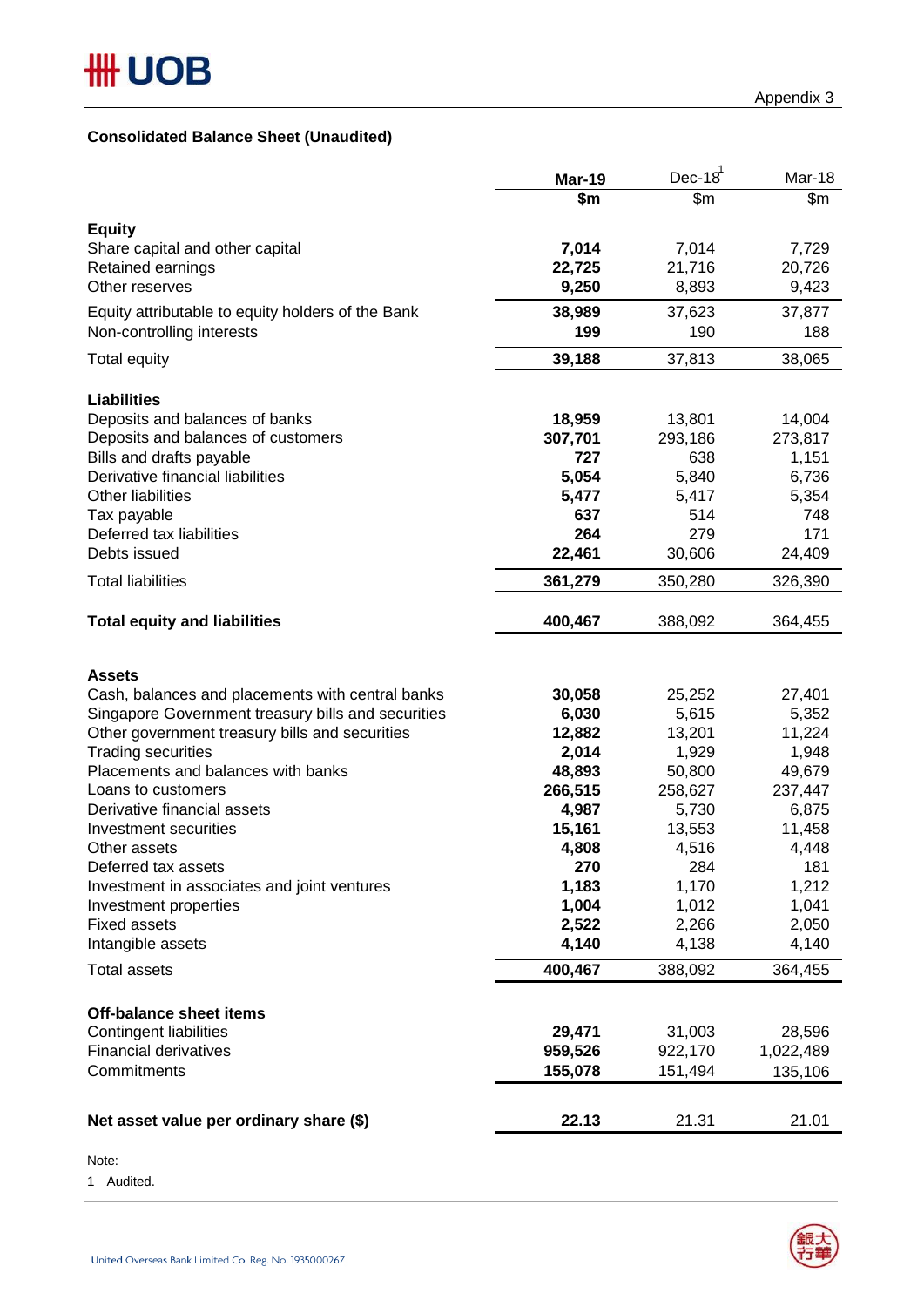|                                                        | <b>Share</b><br>capital and<br>other capital<br>\$m | <b>Retained</b><br>earnings<br>\$m | Other<br>reserves<br>\$m | Total<br>\$m | Non-<br>controlling<br><i>interests</i><br>\$m | <b>Total</b><br>equity<br>\$m |
|--------------------------------------------------------|-----------------------------------------------------|------------------------------------|--------------------------|--------------|------------------------------------------------|-------------------------------|
|                                                        |                                                     |                                    |                          |              |                                                |                               |
| Balance at 1 January 2019                              | 7,014                                               | 21,716                             | 8,893                    | 37,623       | 190                                            | 37,813                        |
| Profit for the financial period                        |                                                     | 1,052                              |                          | 1,052        | 5                                              | 1,057                         |
| Other comprehensive income<br>for the financial period |                                                     | (0)                                | 302                      | 302          | 4                                              | 306                           |
| Total comprehensive income<br>for the financial period |                                                     | 1,052                              | 302                      | 1,354        | 9                                              | 1,363                         |
| Transfers                                              |                                                     | (43)                               | 43                       |              |                                                |                               |
| <b>Dividends</b>                                       |                                                     |                                    |                          |              | (0)                                            | (0)                           |
| Share-based compensation                               |                                                     |                                    | 12                       | 12           |                                                | 12                            |
| Shares issued under share-based<br>compensation plans  | $\mathbf 0$                                         |                                    | (0)                      |              |                                                |                               |
| Balance at 31 March 2019                               | 7,014                                               | 22,725                             | 9,250                    | 38,989       | 199                                            | 39,188                        |

**Attributable to equity holders of the Bank**

| Balance at 1 January 2018                              | 7,766 | 19,707 | 9,377 | 36,850 | 187 | 37,037 |
|--------------------------------------------------------|-------|--------|-------|--------|-----|--------|
| Impact of adopting SFRS(I) 9                           |       | 62     | (59)  | 3      | (1) | 2      |
| Restated opening balance<br>under SFRS(I) 9            | 7,766 | 19,769 | 9,318 | 36,853 | 185 | 37,039 |
| Profit for the financial period                        |       | 978    |       | 978    | 3   | 981    |
| Other comprehensive income<br>for the financial period |       | (0)    | 95    | 95     | (1) | 94     |
| Total comprehensive income<br>for the financial period |       | 978    | 95    | 1,072  | 3   | 1,075  |
| <b>Dividends</b>                                       |       | (21)   |       | (21)   | (0) | (21)   |
| Shares re-purchased - held in                          |       |        |       |        |     |        |
| treasury                                               | (39)  |        |       | (39)   |     | (39)   |
| Share-based compensation                               |       |        | 11    | 11     |     | 11     |
| Shares issued under share-based<br>compensation plans  | 2     |        | (2)   |        |     |        |
| Balance at 31 March 2018                               | 7,729 | 20,726 | 9,423 | 37,877 | 188 | 38,065 |

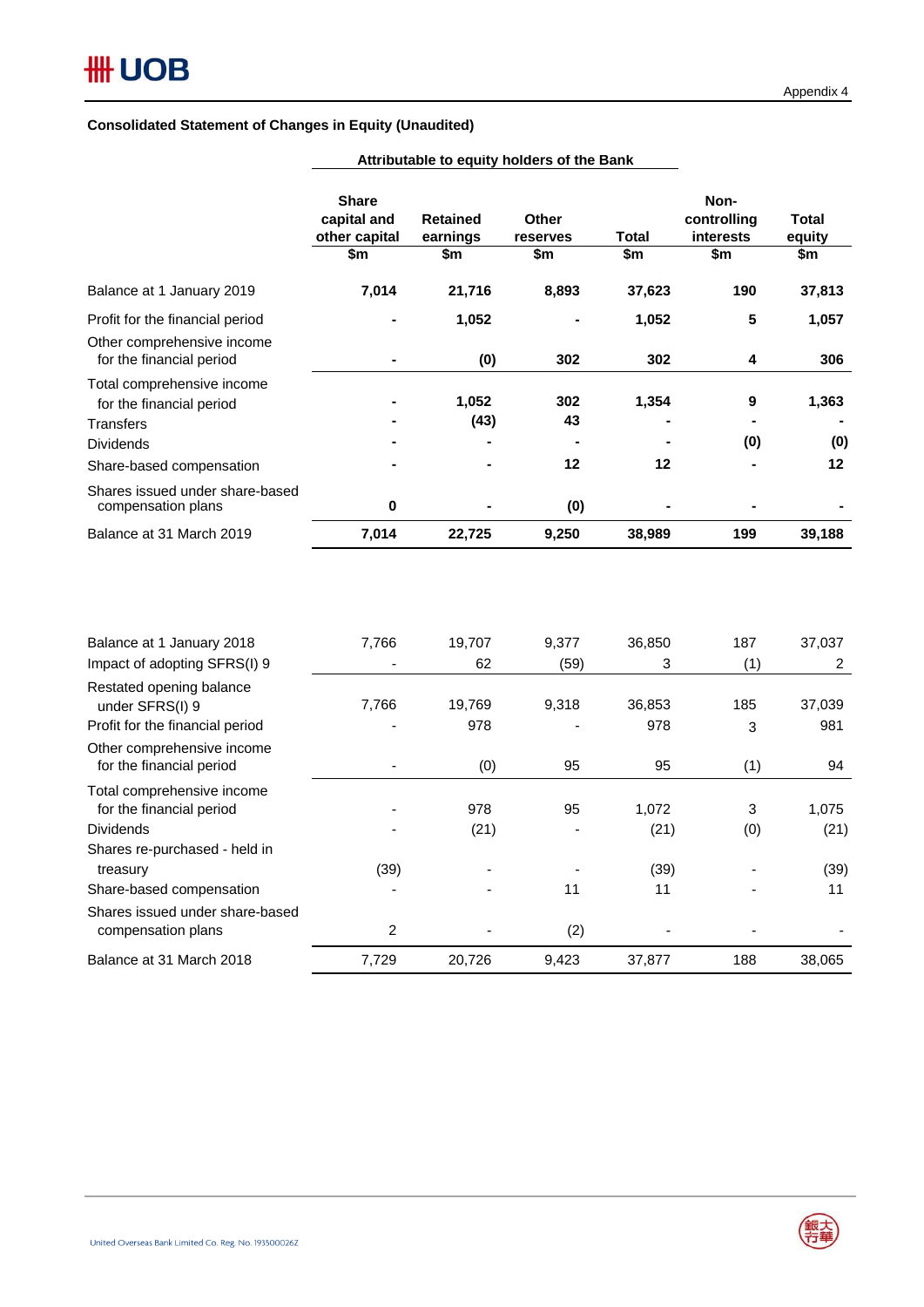

Appendix 5

| <b>Consolidated Cash Flow Statement (Unaudited)</b>            |             |          |
|----------------------------------------------------------------|-------------|----------|
|                                                                | <b>1Q19</b> | 1Q18     |
|                                                                | \$m         | \$m      |
| Cash flows from operating activities                           |             |          |
| Profit for the financial period                                | 1,057       | 981      |
| Adjustments for:                                               |             |          |
| Allowances for credit and other losses                         | 93          | 80       |
| Share of profit of associates and joint ventures               | (17)        | (29)     |
| Tax                                                            | 200         | 212      |
| Depreciation of assets                                         | 91          | 64       |
| Net (gain)/loss on disposal of assets                          | (41)        | 5        |
| Share-based compensation                                       | 12          | 11       |
| Operating profit before working capital changes                | 1,395       | 1,324    |
| Change in working capital:                                     |             |          |
| Deposits and balances of banks                                 | 5,170       | 2,640    |
| Deposits and balances of customers                             | 13,887      | 430      |
| Bills and drafts payable                                       | 85          | 441      |
| Other liabilities                                              | (543)       | 1,801    |
| Restricted balances with central banks                         | (224)       | (32)     |
| Government treasury bills and securities                       | (35)        | (603)    |
| <b>Trading securities</b>                                      | (88)        | (171)    |
| Placements and balances with banks                             | 1,911       | 2,574    |
| Loans to customers                                             | (7,692)     | (5,046)  |
| Investment securities                                          | (1, 343)    | (198)    |
| Other assets                                                   | 491         | (1, 422) |
| Cash generated from operations                                 | 13,014      | 1,737    |
| Income tax paid                                                | (62)        | (18)     |
| Net cash provided by operating activities                      | 12,952      | 1,719    |
| Cash flows from investing activities                           |             |          |
| Capital injection into associates and joint ventures           | (8)         | (9)      |
| Distribution from associates and joint ventures                | 4           | 9        |
| Acquisition of properties and other fixed assets               | (130)       | (83)     |
| Proceeds from disposal of properties and other fixed assets    | 15          |          |
| Net cash used in investing activities                          | (119)       | (83)     |
| Cash flows from financing activities                           |             |          |
| Issuance of debts issued                                       | 2,720       | 12,597   |
| Redemption of debts issued                                     | (10, 996)   | (13,082) |
| Shares re-purchased - held in treasury                         |             | (39)     |
| Distribution for perpetual capital securities                  |             | (21)     |
| Dividends paid to non-controlling interests                    | (0)         | (0)      |
| Lease payments                                                 | (17)        |          |
| Net cash used in financing activities                          | (8, 293)    | (545)    |
| Currency translation adjustments                               | 19          | (390)    |
| Net increase in cash and cash equivalents                      | 4,559       | 701      |
| Cash and cash equivalents at beginning of the financial period | 19,617      | 20,975   |
| Cash and cash equivalents at end of the financial period       | 24,176      | 21,676   |

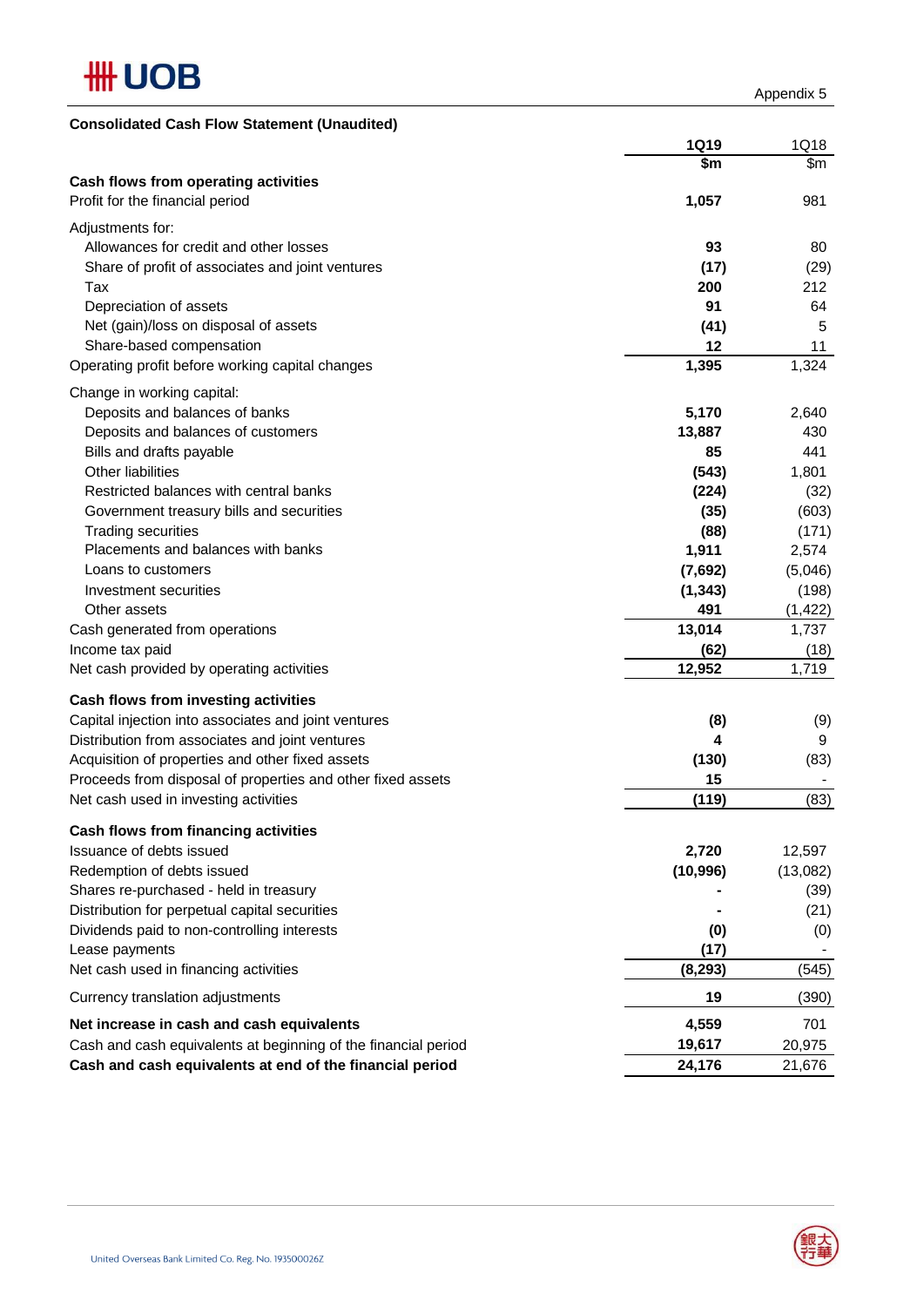# **Balance Sheet of the Bank (Unaudited)**

|                                                    | <b>Mar-19</b>      | $Dec-18^1$         | Mar-18             |
|----------------------------------------------------|--------------------|--------------------|--------------------|
|                                                    | \$m                | \$m                | \$m                |
| <b>Equity</b><br>Share capital and other capital   | 7,014              | 7,014              | 7,729              |
| Retained earnings                                  | 16,905             | 16,118             | 15,545             |
| Other reserves                                     | 9,808              | 9,598              | 9,977              |
| Total                                              | 33,728             | 32,729             | 33,251             |
| <b>Liabilities</b>                                 |                    |                    |                    |
| Deposits and balances of banks                     | 16,287             | 12,071             | 12,615             |
| Deposits and balances of customers                 | 242,704            | 227,259            | 213,792            |
| Deposits and balances of subsidiaries              | 11,071             | 13,562             | 9,646              |
| Bills and drafts payable                           | 403                | 359                | 849                |
| Derivative financial liabilities                   | 3,896              | 4,487              | 4,316              |
| <b>Other liabilities</b>                           | 3,448              | 3,105              | 2,745              |
| Tax payable                                        | 561                | 435                | 645                |
| Deferred tax liabilities                           | 185                | 206                | 120                |
| Debts issued                                       | 20,942             | 28,905             | 23,128             |
| Total                                              | 299,498            | 290,389            | 267,857            |
| <b>Total equity and liabilities</b>                | 333,226            | 323,118            | 301,107            |
| <b>Assets</b>                                      |                    |                    |                    |
| Cash, balances and placements with central banks   | 25,501             | 20,783             | 20,940             |
| Singapore Government treasury bills and securities | 6,013              | 5,609              | 5,352              |
| Other government treasury bills and securities     | 5,817              | 5,668              | 6,397              |
| <b>Trading securities</b>                          | 1,940              | 1,795              | 1,779              |
| Placements and balances with banks                 | 38,182             | 39,812             | 37,871             |
| Loans to customers                                 | 208,408            | 201,789            | 183,967            |
| Placements with and advances to subsidiaries       | 14,716             | 16,363             | 15,522             |
| Derivative financial assets                        | 3,788              | 4,344              | 4,394              |
| Investment securities                              | 13,212             | 11,668             | 10,294             |
| Other assets                                       | 3,039              | 2,870              | 2,703              |
| Deferred tax assets                                | 87                 | 87                 | 54                 |
| Investment in associates and joint ventures        | 368                | 363                | 338                |
| Investment in subsidiaries                         | 6,026              | 6,014              | 5,709              |
| Investment properties                              | 1,077              | 1,079              | 1,108              |
| <b>Fixed assets</b>                                | 1,872              | 1,692              | 1,499              |
| Intangible assets                                  | 3,182              | 3,182              | 3,182              |
| Total                                              | 333,226            | 323,118            | 301,107            |
|                                                    |                    |                    |                    |
| Off-balance sheet items                            |                    |                    |                    |
| <b>Contingent liabilities</b>                      | 17,757             | 19,377             | 18,082             |
| <b>Financial derivatives</b><br>Commitments        | 773,214<br>127,051 | 754,822<br>123,815 | 860,899<br>109,499 |
|                                                    |                    |                    |                    |
| Net asset value per ordinary share (\$)            | 18.97              | 18.37              | 18.22              |

Note:

1 Audited.